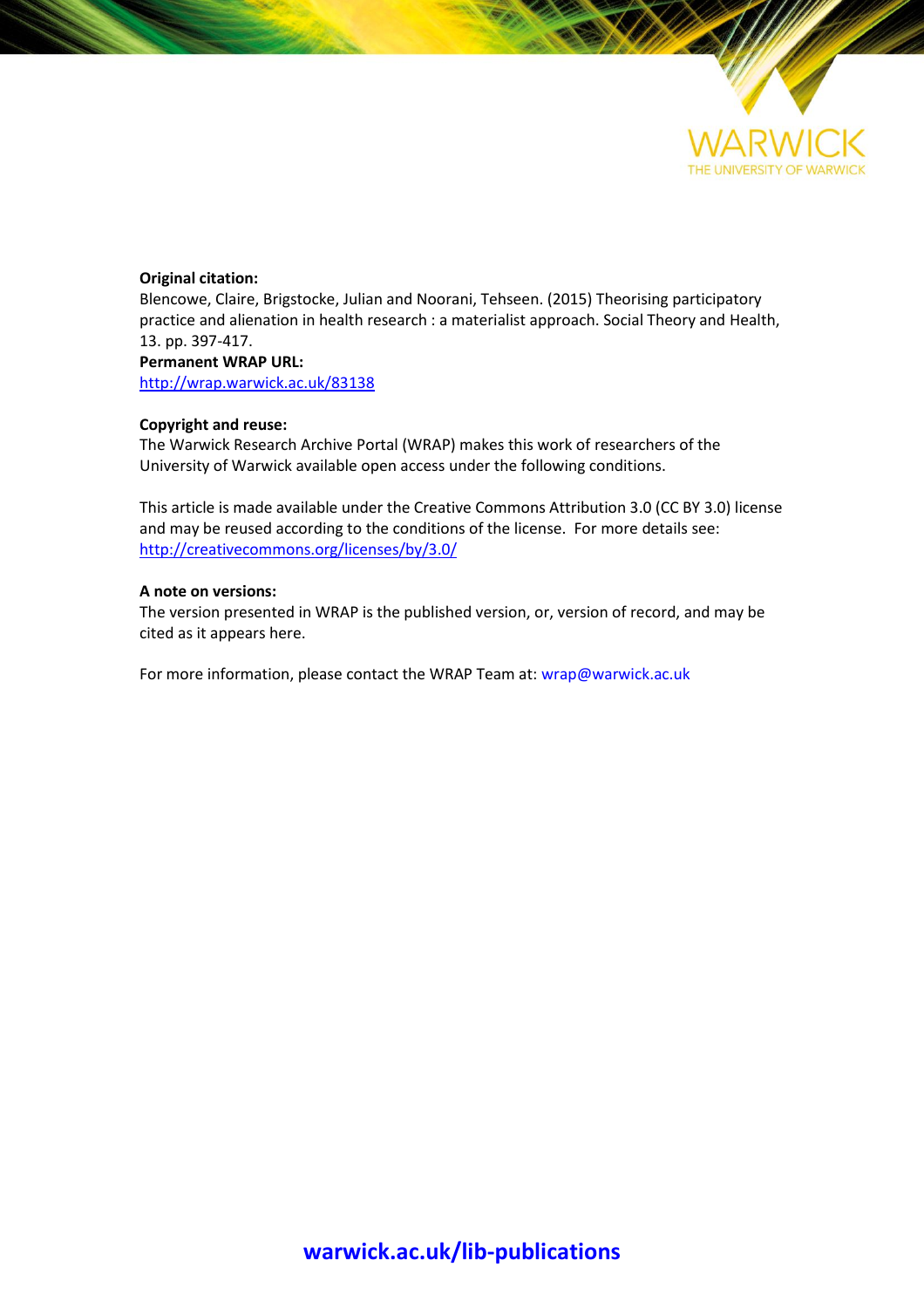Open

# Original Article

# Theorising participatory practice and alienation in health research: A materialist approach

Claire Blencowe<sup>a,\*</sup>, Julian Brigstocke<sup>b</sup> and Tehseen Noorani<sup>c</sup>

<sup>a</sup>Department of Sociology, University of Warwick, Coventry CV4 7AL, UK. E-mail: [C.Blencowe@warwick.ac.uk](mailto:C.Blencowe@warwick.ac.uk) b School of Planning and Geography, Cardiff University, Glamorgan Building, King Edward VII Avenue, Cardiff, Wales CF10 3WA, UK. E-mail: BrigstockeJ@cardiff.ac.uk c Department of Mental Health, Johns Hopkins University, Hampton House, 624N, Broadway, 8th Floor, Baltimore, MD 21205, USA. E-mail: tehseen.noorani@jhu.edu

\*Corresponding author.

**Abstract** Health inequalities research has shown a growing interest in participatory ways of working. However, the theoretical ideas underpinning mainstream approaches to participation remain underexplored. This article contributes to theorising participatory practice for the kind of egalitarian politics to which many of those focused on reducing health inequalities are committed. First, we argue that the ambitions of participatory practice should be concentrated on 'overcoming alienation', rather than 'attaining freedom from power'. An overemphasis on negative freedom may help to explain a worrying confluence between participatory democracy and neo-liberal marketization agendas – we look instead to traditions of participatory practice that emphasize positive freedom and capacities for collaboration. Second, we discuss some such perspectives though consideration of critical pedagogy, but highlighting the role of materialised relations of authority, spaces, objects and encounters. Third, we explore the relationship between objectivity and alienation, arguing that participatory politics, against alienation, can look to reclaim objectivity for participatory, lively, practice. We then seek to show that participatory practice can play a role in creating common knowledge and culture, and in fostering a sense of public ownership over objective knowledge and institutions concerned with health. We conclude by asking what this looks like in practice, drawing some 'rules of thumb' for participatory practice in health inequalities research from existing inspiring examples. Social Theory & Health (2015) 13, 397–417. doi[:10.1057/sth.2015.23](http://dx.doi.org/10.1057/sth.2015.23); published online 12 August 2015

Keywords: alienation; participation; power; critical pedagogy; materialism; health inequalities

The online version of this article is available Open Access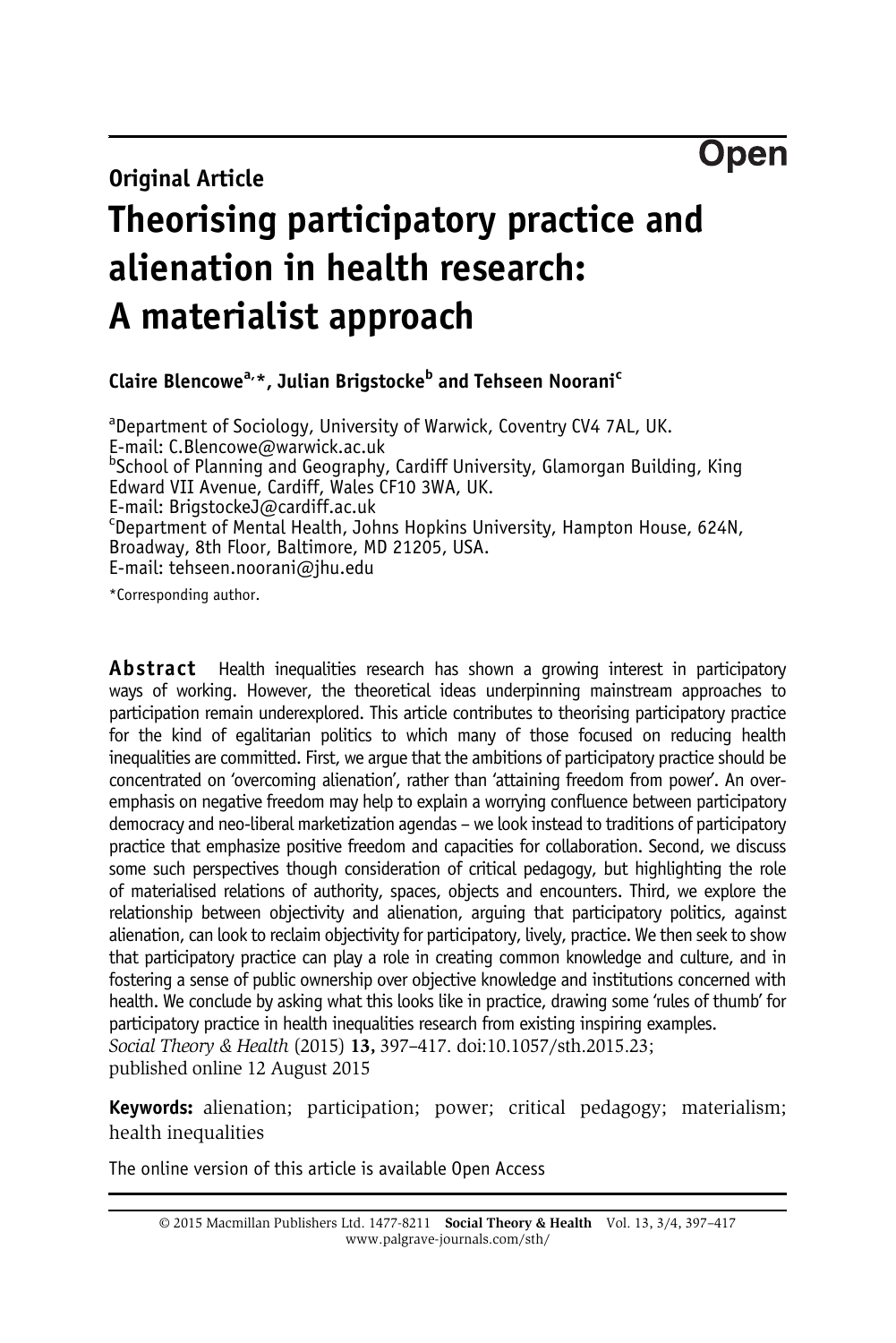## Introduction: Placing the Public in Health Inequalities Research

Frustration and concern about the persistence of health inequalities in the United Kingdom ([Mackenbach, 2011](#page-19-0); [Bambra](#page-18-0) et al, 2012) have stimulated efforts by researchers to increase public awareness of, and engagement with, research in this area, efforts that are being facilitated by the UK's evolving 'research impact' agenda ([Greenhalgh, 2014](#page-19-0)). Yet the purpose, and potential consequences, of this kind of public engagement is not always adequately reflected upon. In many cases, it seems, such efforts rest on an elitist model of knowledge production, in which scholars come to know the world in ways that others cannot and then work to translate their findings into more accessible formats for other, less scholarly folk. Innovative examples of efforts to communicate health inequalities and the social determinants of health in accessible ways include, for example, the London tube and Glasgow metro maps of life expectancy [\(McCartney, 2011;](#page-19-0) [Cheshire, 2012\)](#page-18-0) and [Bambra](#page-18-0)'s (2015) 'football league table of health inequalities performance'. The aim of such research is to draw public attention to the impact of structural and material inequalities on people's health, an aim that appears to be underpinned by an assumption that, if decision makers and the public only knew more about the structural and material inequalities underlying health inequalities, they would do more to address them. Such an assumption belies the small number of in-depth, qualitative studies of public understandings of health inequalities, which demonstrate that many of the communities most negatively affected by health inequalities already have a good understanding of the factors and processes that contribute to their communities poor health (for example, Popay et al[, 2003;](#page-20-0) [Davidson](#page-19-0) et al, 2006) To quote [George \(1976](#page-19-0), p. 289), those living in poverty already 'know what is wrong with their lives'. The issue, then, is what we, collectively, might do about this. With this in mind, we argue here that what health inequalities research requires instead are forms of participatory practice that are oriented around overcoming alienation.

To grasp the potential of participatory practice to empower diverse minorities in health inequalities research, we need to place the practical composition of associational life at the center of concern. That is to say, how do we become collaborative subjects of knowledge, judgment and action while maintaining values of equality and justice? How can health researchers (in a broad sense) engage with each other and with the world in ways that not only enable them to escape the dominating power of elites but also, more positively, to create new formations of power and authority that are more democratic, open and empowering ([Blencowe](#page-18-0) et al, 2013)?

As [Marent](#page-19-0) et al (2012, p. 190) have argued, research on participation and health has been dominated by a focus on methods and models of participation, with little effort to systematically connect these approaches to social theory.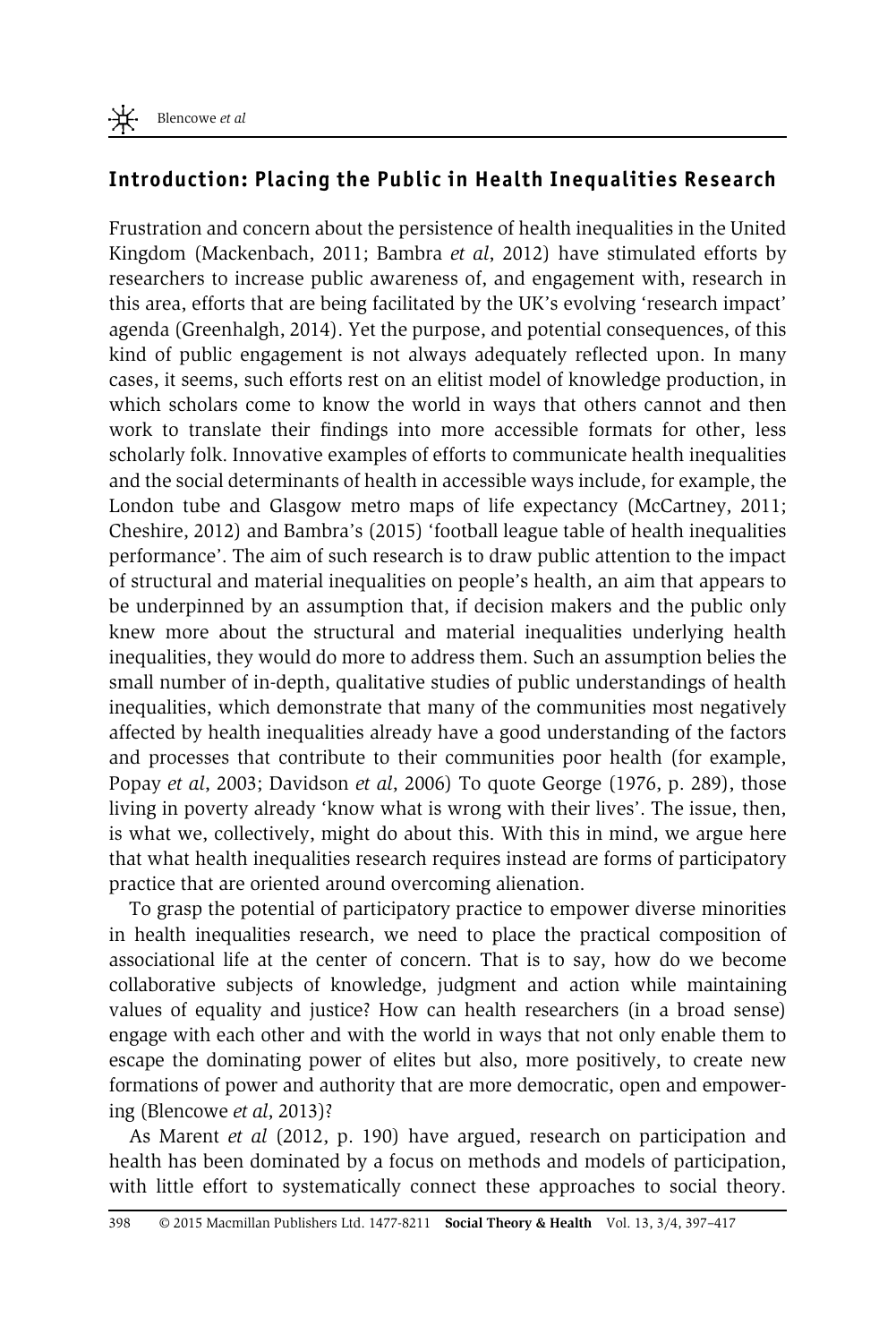Existing research theorizing participatory practice in health promotion has focused on three areas: the function of participation within the societal context in which health promotion takes place; ways of establishing lay actors as stakeholders in health promotion; and the complexities of participatory processes and their initiation and organization ([Marent](#page-19-0) et al, 2012, p. 193). In this essay we draw upon a wider set of debates in post-structuralist social and political theory to explore the relationship between participatory research practice and a broader egalitarian politics of knowledge production in a contemporary context characterized by widespread alienation. In doing so, we extend recent approaches that focus on the constitutive role of materials in participation, thereby distancing ourselves from approaches within deliberative democracy that view publics as being constituted primarily by linguistic, deliberative or abstract communicative processes (cf. [Marres and Lezaun, 2011](#page-19-0)).

The essay draws together: theoretical work on participatory democracy conducted by the three authors through a literature review and collaborative retreat/workshop on theorizing participation, authority, knowledge and perfor-mance [\(Noorani](#page-20-0) *et al*, 2013); and empirical knowledge of mental health service user movements gained through a 4-year research project as well as 8 years' experience of working as a volunteer 'ally' of the steering group of a hearing voices self-help network, and other related research projects [\(Blencowe, 2013a;](#page-18-0) [Noorani, 2013b](#page-20-0)). We have also developed these ideas through reference to the specific case studies in mental health mutual aid practice in of the Hearing Voices Movement and Stepping Out Theatre Company (Blencowe et al[, Forthcoming](#page-18-0)). Mental health and health inequalities are, of course, intricately woven, with the unequal distribution of the social determinants of health shaping differential experiences of both mental and physical health (each of which informs the other) [\(Marmot, 2014](#page-19-0)). Moreover, we suggest reflections on participatory collaborations with mental health practices have a great deal to offer researchers concerned with health inequalities; both involve working alongside people frequently labelled as 'hard to reach' or 'vulnerable' (but who might otherwise be understood as 'easy to ignore').

In the following section, we argue for a form of participatory practice that focuses on positive power and overcoming alienation. Next, via the theory of Rancière, we explore the material spaces, objects and encounters in participation, arguing that the craft of participation is about setting the stage for encounters and not explaining things or directing outcomes (as the current emphasis on 'research impact' in UK universities tends to suggest – [Rogers](#page-20-0) et al, [2014\)](#page-20-0). Third, we explore the relationship between objectivity and alienation, arguing that participatory politics, against alienation, can look to reclaim objectivity for participatory, lively, practice. We then seek to show that participatory practice can play a role in creating common knowledge and culture, and in fostering a sense of public ownership over objective knowledge and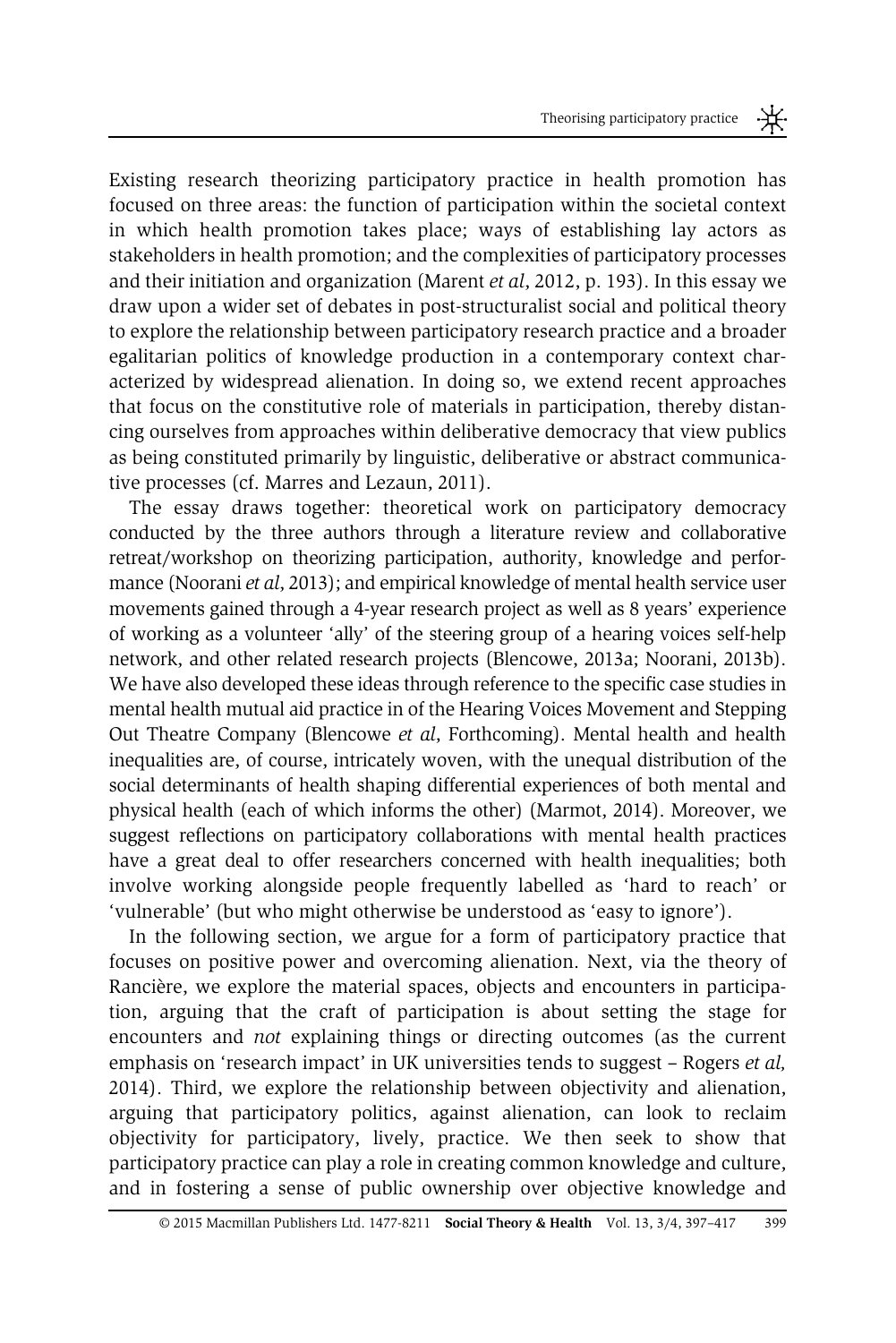institutions concerned with health. We conclude by asking what this looks like in practice, drawing some 'rules of thumb' for participatory practice in health inequalities research from existing inspiring examples.

### Positive Freedom, Power and Authority in Participatory Practice

Many attempts to build theories of participation have focused on the issue of attaining freedom from authoritarian domination and interfering institutions. This is clearly visible in various highly influential 'ladders' of participation that have been proposed to theorize the different levels of participation, from one sided 'community consultation' to more empowering forms of participation [\(Cornwall,](#page-18-0) [2008](#page-18-0)). In [Arnstein](#page-18-0)'s (1969) ladder of participation, the highest (that is, best) rung is full 'citizen control'; in Pretty'[s \(1995\)](#page-20-0) ladder, similarly, the highest rung is community 'self-mobilization'. In both cases, authentic participation is equated with full autonomy from external powers, authorities and institutions.

This distrust of authority is also visible within many radical participatory movements. As contemporary versions of a centenary tradition of anarchist praxis, movements such as Occupy have recently conducted highly productive experiments with forms of leaderless 'leaderfulness' based on consensus decision making. For this tradition, we suggest the classic feminist pamphlet 'The Tyranny of Structurelessness' ([Freeman, 1971\)](#page-19-0) remains insightful as to the dangers of letting distrust of hierarchy result in a neglect of the power relations within a participatory movement. Freeman reflects on the experiences of the feminist movement of the 1960s. Identifying power with the 'Others' of the feminism, especially with patriarchy, the movement thought of *itself* as being free from power relations. But this fantasy of organizing without-power (the myth of structurelessness) actually fostered the emergence of pernicious forms of power. In the absence of explicit processes of representation an elite formed – the 'stars' of the movement. In the absence of formal structures of delegation and accountability, informal patterns of support emerge that brought with them all the usual (if unintentional) forms of discrimination implicit in any in-group or 'sorority'. The effort to collaborate without power relations, Freeman argued, creates a situation in which power relations are pushed underground, becoming all the more 'tyrannical' because they are not subject to explicit reflection.

Similar problems have been identified in aspects of the mental health service user survivor movement that are run along non-hierarchical principles. Community advocacy groups have turned against those who are perceived as speaking for them once they gain media attention, for the understandable reason that these people do not stand (or speak) for the groups [\(Lakeman](#page-19-0) et al, 2007: provide a pyramid model of service user involvement). Problems of representation and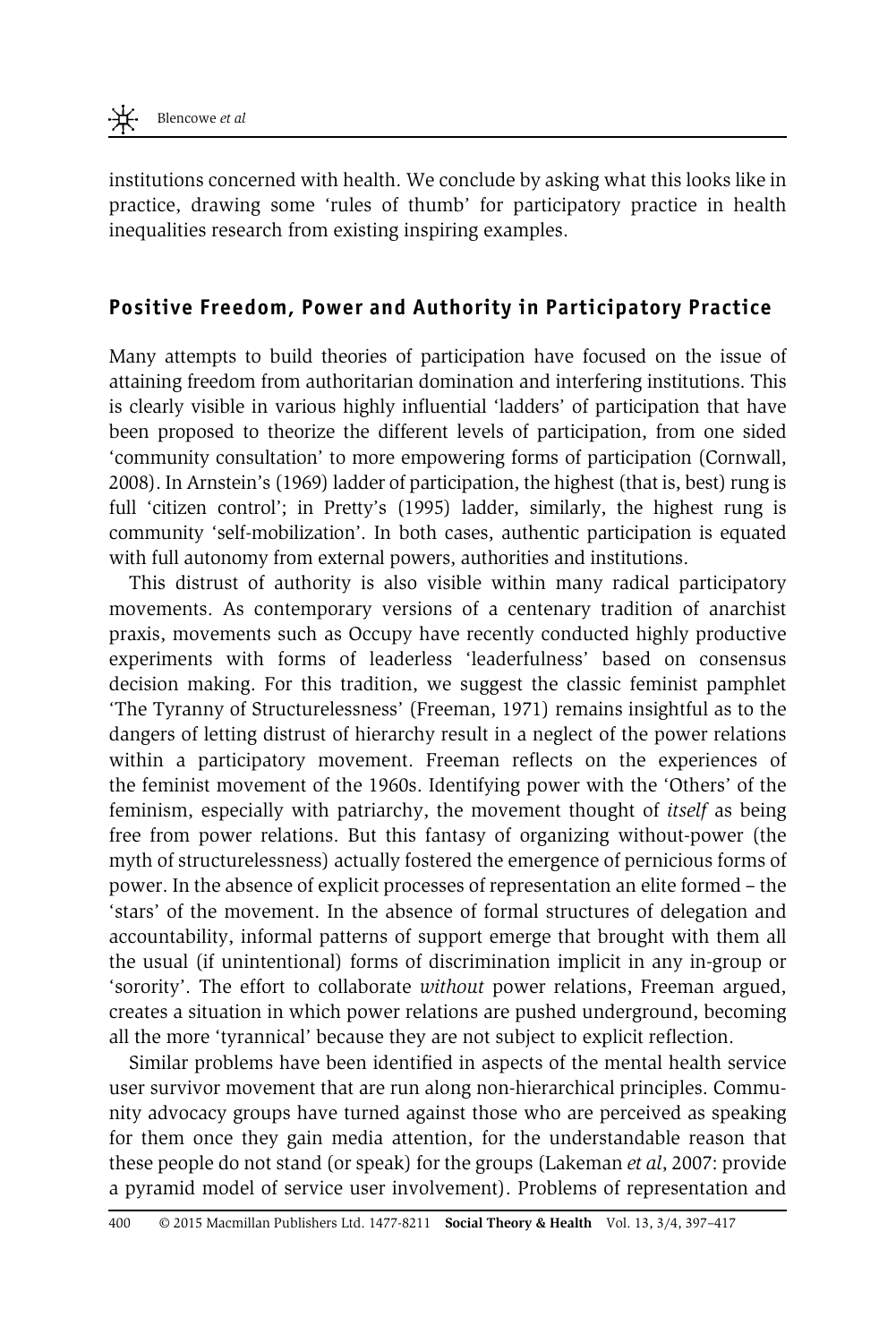legitimacy are deeply embedded within the service user and recovery movements, and for good reason. Individuals taking up 'representative' roles within service user and survivor consultation mechanisms have been put forth as evidence of 'service user involvement' without there being any formal structure or process through which such claims to representation could be legitimated. Such difficulties can lead those who take on these roles to experience stress and 'burn out' [\(Snow, 2002;](#page-20-0) [Basset](#page-18-0) et al, 2010, p. 7).

As [Pearce \(2013b\)](#page-20-0) has shown, many grassroots activists agree that power or authority is not a bad thing in and of itself, and that fostering positive authority through 'enabling others' is an essential aspect of working for community empowerment [\(Pearce, 2013b](#page-20-0)). Pearce argues that it is essential for participatory democracy that we do not simply reject, or seek freedom from, authority, but rather work to build new forms of authority through participatory practice, constructed around values of integrity, trustworthiness, commitment and critique ([Pearce, 2013a, c\)](#page-20-0). With Pearce, we maintain that participation needs authority, and that authority needs to be remade through participatory practice [\(Brigstocke, 2013a](#page-18-0); [Blencowe,](#page-18-0) [2013b\)](#page-18-0).

In theoretical terms, the issue has been stated as the difference between 'negative' and 'positive' freedom [\(Berlin, 1961](#page-18-0)). Participatory democracy cannot only be about the negative freedom ideal of working to free people from elite power (although this is of course important). Participatory democracy must also address the positive freedom of developing capacity: creating 'freedom to …'. Such an approach assumes that real freedom, self-determination and democracy are rooted in equal collaboration, which takes time, attachment and trust – it is not simply about taking away constraints or opening up choices. Crucially for the rest of our argument, capacity (freedom to) develops through things, momentums, ideas, people coming together and joining forces. Participatory democracy must be critically and constructively engaged in the production of new subjects, which means recognizing and affirming the encounters, material investments, associations, attachments and solidarities (becoming solid) that this involves.

An over-emphasis on negative freedom in many attempts to theorize participation might help to explain the apparent agreement, or 'perverse confluence' ([Dagnino, 2011](#page-19-0)), between participatory democracy and neo-liberal marketization agendas that has been observed by some health researchers ([Ramella and](#page-20-0) [De La Cruz, 2000](#page-20-0)). This 'agreement' is felt to be an acute problem by leftist proponents of participatory democracy. One example of this is proponents of 'participatory development' working in majority-world contexts who are committed to radical pro-poor agendas but who see their ideas and terminology adopted and promoted in strategies of marketization and the 'roll back' of public services [\(Cooke and Kothari, 2001](#page-18-0); [Dagnino, 2011](#page-19-0)).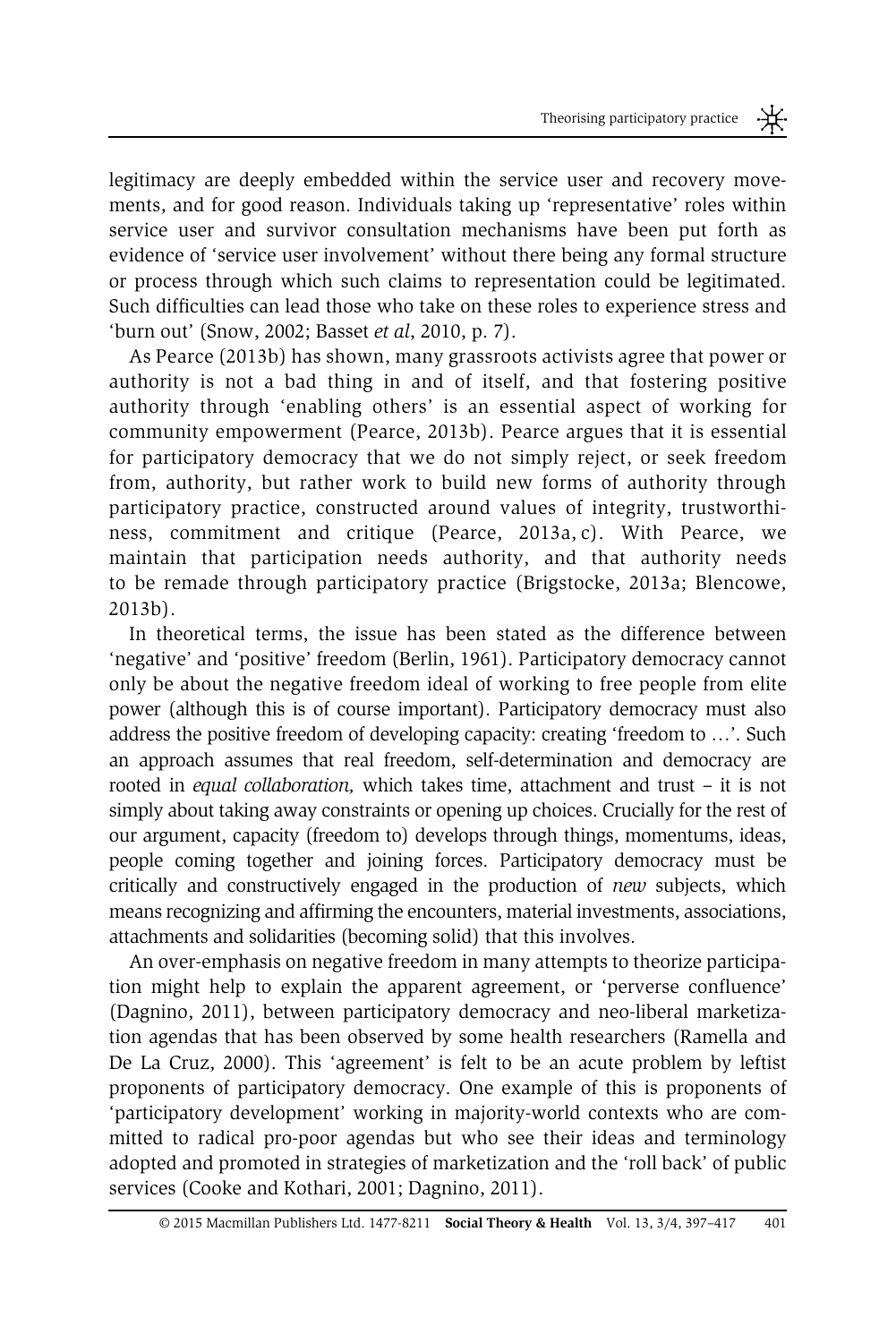The common ground between dominant western approaches to participatory democracy and the neo-liberal marketization agenda is a strong commitment to liberal individualism. If we want to think about participatory practice from an egalitarian perspective, that is clearly distinct from and critical of the neo-liberal marketising of governmental forms of participation, it is crucial to conceptualize participation as a form of positive power that does not just seek freedom from external power, but creates new instances of collaboration. This requires taking up collaborativist–materialist approaches to agency and constructing alternative forms and bases of authority – practicing the craft, or art, of common life. In the next section, therefore, we turn to theoretical approaches to participation that emphasize these themes, placing the issue of alienation (and its overcoming) at the center of concern.

## Egalitarian Participatory Practice as a Work to Overcome Alienation

A broad review of political theory and critical pedagogy literature points to a way of conceptualizing the value of participatory practice in terms of overcoming alienation. In this section we recall the concept of alienation and introduce some important theory for thinking about participatory practices in relation to this.

Alienation names the experiences of isolation, powerlessness and disconnection from creative forces and vitality that is associated with economies that are orientated towards the accumulation of capital – economies in which 'all that is solid melts into air' [\(Marx and Engels, 2002](#page-19-0)). [Marx \(1977\)](#page-19-0) argued that alienation, or 'estrangement', is generated through industrial capital-oriented labour processes, which abstract away the experience and value of people's creative capacities as they exploit labour for profit, at the same time as separating individuals from each other in the great factory machines of mass production. He points to a fourfold alienation of people: from other people; from the process of production as a meaningful process; from the outputs of one's labour; and from the 'species being' – which is to say the human capacity for creativity. [Arendt](#page-18-0) [\(1998\)](#page-18-0) less enamoured of the capacities of labour processes to connect us in creative and meaningful ways, instead places emphasis on the transformation of property into wealth that is required by a capital- and biology-orientated economy – most particularly the transformation of land and homes into capitalisable assets and the mass expropriation and displacement of people that goes with this. [Simmel](#page-20-0) [\(1978\),](#page-20-0) who we draw upon further below, focuses on processes of abstraction and processulisation that provoke a generalized 'crisis of culture' in the modern metropolitan money society. However one views the causes of alienation, participatory practice can be understood as an attempt at its overcoming.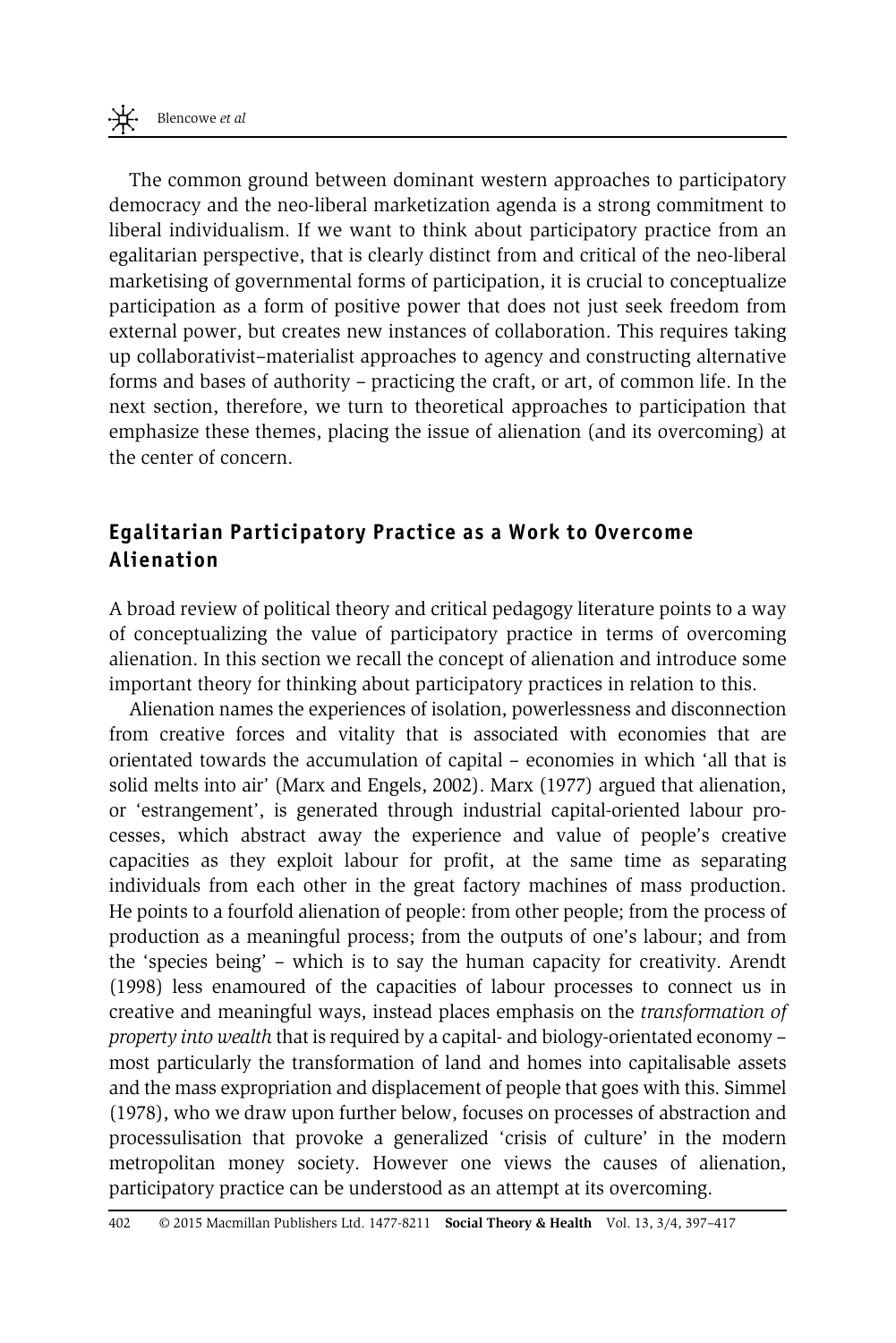Thinking about participatory practice and its value in terms of the aspiration to overcome alienation is particularly associated with the critical pedagogy tradition, which informs participatory action research and an array of democratizing movements and associations, particularly throughout Latin America. The work of [Freire \(1971\),](#page-19-0) whose 'pedagogy of the oppressed' is seminal for this tradition, is centrally concerned with taking ownership of education and action. As noted earlier, there is a widespread assumption within health research that if policymakers and the public simply knew more about the structural forces behind health inequalities, they would do more to address them – leading to a one-directional conception of health knowledge transmission where experts educate and inform the rest of us. By contrast, the Freirean tradition is all about recognizing, affirming and developing the knowledge capacities of 'the masses' or ordinary folk. Critical pedagogy is not about experts telling people things, but is rather a participatory process in which all are engaged as active subjects of expertise and knowledge. The process unfolds as a becoming actively conscious of one's situation. Publics must become active participants in the learning process. Knowing is a social process that involves the whole self: reason, feelings, emotions, memory and affects [\(Freire, 1971](#page-19-0), p. 92). The task of radical pedagogy is to counter alienation and dehumanization: 'The ability of humans to plan and shape the world for their future needs is what separates man from animals. The oppressed majority must be taught to imagine a better way so that they can shape their future and thereby become more human' ([Freire, 1971](#page-19-0), p. 94). These principles remain at the heart of participatory action research ([Fals Borda and Rahman, 1991](#page-19-0); [Whyte, 1991](#page-21-0); [McIntyre, 2008;](#page-20-0) [Chevalier](#page-18-0) [and Buckles, 2013](#page-18-0)); participatory art ([Boal, 2000](#page-18-0)); and 'farmer-to-farmer' (campesino a campesino) empowerment movements [\(Millner, forthcoming\)](#page-20-0).

As [Holloway \(1996\)](#page-19-0) argues in his discussion of the Zapatista movement in Mexico, participation can be viewed as a way of combating alienation, and in doing so, *gaining dignity*. He describes an innovative conception of power where the rejection of the state motivates a form of participatory organization based on the principle of 'mandar obedeciendo' (lead by obeying). This is the idea that the leaders of the movement must obey the members, and that all major decisions should be taken through a process of collective decision making. The language used here implies that the aim is not an elimination of all forms of obedience and authority, but a new way of practicing 'bottom-up', collaborative authority. At the heart of this is a concept of truth as dignity, wholeness and positive freedom:

Dignity is to assert one's humanity in a society which treats us inhumanly. Dignity is to assert our wholeness in a society which fragments us. Dignity is to assert control over one's life in a society which denies such control.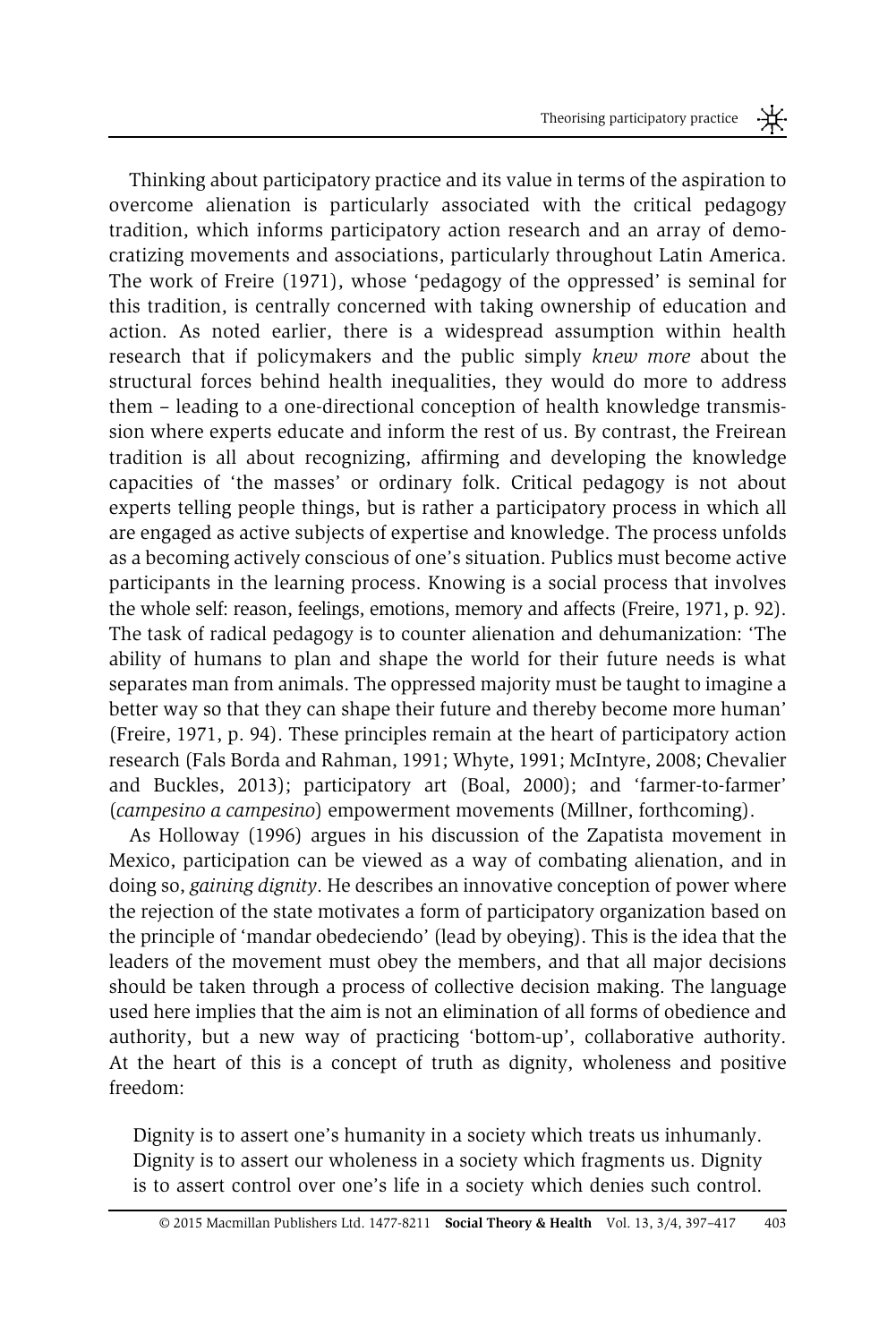Dignity is to live in the present the Not Yet for which we struggle. ([Holloway, 1996\)](#page-19-0)

This leads to a second key point in this section. While we are committed to the politics of traditions of combating alienation through participation, we take issue with the ways in which alienation is theorized within these traditions as a form of distance and separation (see [Evans, 1978](#page-19-0); [Yuill, 2005\)](#page-21-0). Alienation, in Hegelian and Marxist thought, is associated with a critique of separation – whether a separation of people from God, people from Life, people from each other or people from the objects and processes of labour ([Brigstocke, 2014\)](#page-18-0). Such separation functions to dehumanize and objectify people, because it separates active makers from passive recipients of knowledge and power. Freirean participatory practice, similarly, sees radical pedagogy as a counter to alienation and a path towards 'fully human', undivided subjectivity ([Dale and Hyslop-Margison, 2010](#page-19-0)).

Some of the assumptions of the Freirean tradition of critical pedagogy have been questioned recently through reference to the ideas of [Rancière \(1991, 2011;](#page-20-0) see [Millner, 2015\)](#page-20-0). Rancière points to the ways that well intentioned pro-poor agendas of participation and empowerment seem to wind up inscribing their own forms of domination or denigration. Attempts on the part of critical pedagogues to 'educate the masses' and overcome students' alienation from knowledge always wind up somehow affirming and inscribing inequality, and dependency between students and teachers (and, we might add, researchers and the communities they are working alongside). In fact, Rancière maintains, people have the creative capacity to learn without the need for teachers giving explanations and acting as bridges to comprehension.

Rancière supports his argument through the story of Pierre Jacotot. Jacotot was a revolutionary who was forced to flee France after the restoration of the monarchy following the 1789 revolution. He settled in Flanders and took a job as a school teacher. However, he spoke no Flemish and had to teach students who spoke no French. Working from a dual-language edition of The Adventures of Telemachus, in French and Flemish, he assigned the students an essay on Telemachus, to be written in French (a language the students did not know), using the only resource that bridged teacher and student: the dual-language book. Through an interpreter, Jacotot asked students to read half the book with the aid of the translation, constantly to repeat what they had learned, to read the other half quickly and finally to write in French about their opinions on it. To his shock, Jacotot found that the students wrote excellent papers. From this, he derived four conclusions about emancipatory pedagogy: everyone has equal intelligence; everyone can instruct themselves; we can teach what we do not know; and everything is in everything. The act of the teacher who obliges another intelligence to exercise itself is independent of the teacher's possession of knowledge.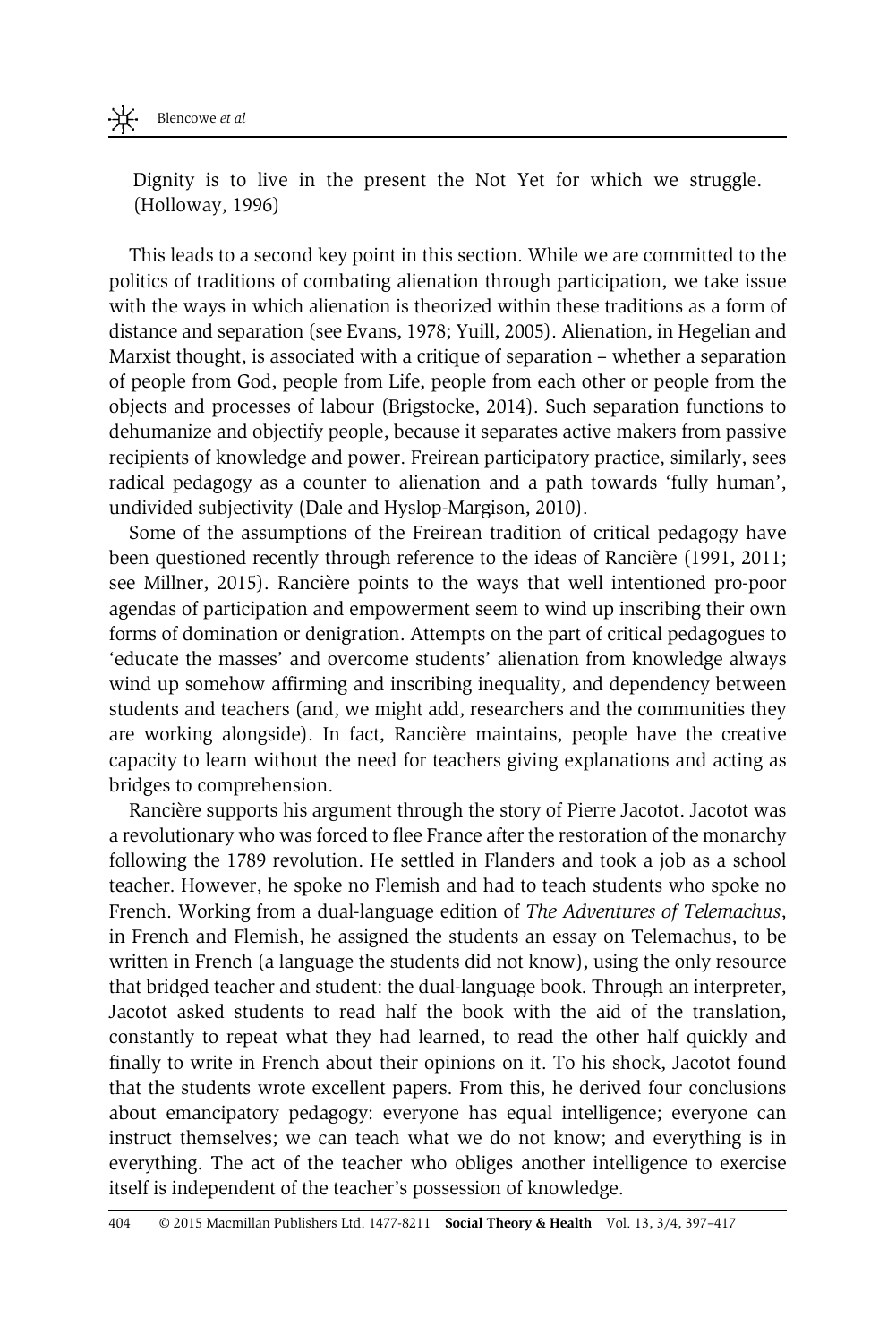According to Rancière, the creative capacity and contribution of students to learning is masked and actually suppressed in traditional forms of pedagogy, because efforts simply to transmit information from teacher to student undermines the student's capacity to learn autonomously and spontaneously. The more genuinely emancipatory and participatory approach is to start with the assumption of intellectual equality between teacher and student (and hence, by extension, researcher and public or community), and thus of the infinite capacity of all to learn. A crucial point to take from this is that learning and creative intellectual development are not simply passed on as memory or accomplished explanation from human subject to human subject. Instead, they are constituted in direct encounters between subjects, drives and materials – be that texts, calculations, facts, matter, physical processes, poetry or stories. The craftwork of facilitating participation is about setting the stage for such encounters (creating spaces, providing materials, building confidence), and not explaining things or directing outcomes [\(Noorani,](#page-20-0) [2013a, b](#page-20-0); [Wakeford and Pimbert, 2013\)](#page-21-0). It is about holding things open rather than prescribing possible pathways of understanding or action ([Blencowe, 2013b;](#page-18-0) [Millner, 2013](#page-20-0); [Pearce, 2013a;](#page-20-0) [Wakeford and Pimbert, 2013](#page-21-0)). The relationships through which we emerge as collective (and individual) agents include relationships with material forces, objects, bodies and things: relationships that are often constituted in apparently 'passive', quiet, observing modes of co-presence.

Rancière's work offers some key insights into the craftwork of creating egalitarian and emancipatory spaces of knowledge production. Although this is easily misinterpreted as a celebration of something like 'structurelessness' (an ideal of freedom from power critiqued above), Rancière in fact offers insight into the practical construction of forms, structures or (in his vocabulary) 'aesthetics' that enable egalitarian encounters and emancipatory knowledge-production. Crucially, a practitioner of 'emancipatory pedagogy' such as Jacotot is clearly still in a position of authority over the students, commanding the student to go and learn. The command to learn enables students to fulfil their autonomous intellectual capacities. Somewhat counter-intuitively, therefore, command and an authority structure are central to the emancipatory process as described by Rancière. Leadership and/or authority and the unequal relationships it implies can be a crucial tool in making spaces where a more fundamental equality and emancipation are possible. Furthermore, the whole event of learning/emancipation as described by Rancière is only made possible through the presence of a 'third thing', which is neither student nor teacher, but the material with which the student engages (see [Millner, 2013\)](#page-20-0). In Jacotot's case, this was the duallanguage book. Students' capacity to learn a new language without a teacher giving explanations constituted the radical emancipatory moment. Such moments are made possible through the existence of material – objects or issues – with which students or participants can engage.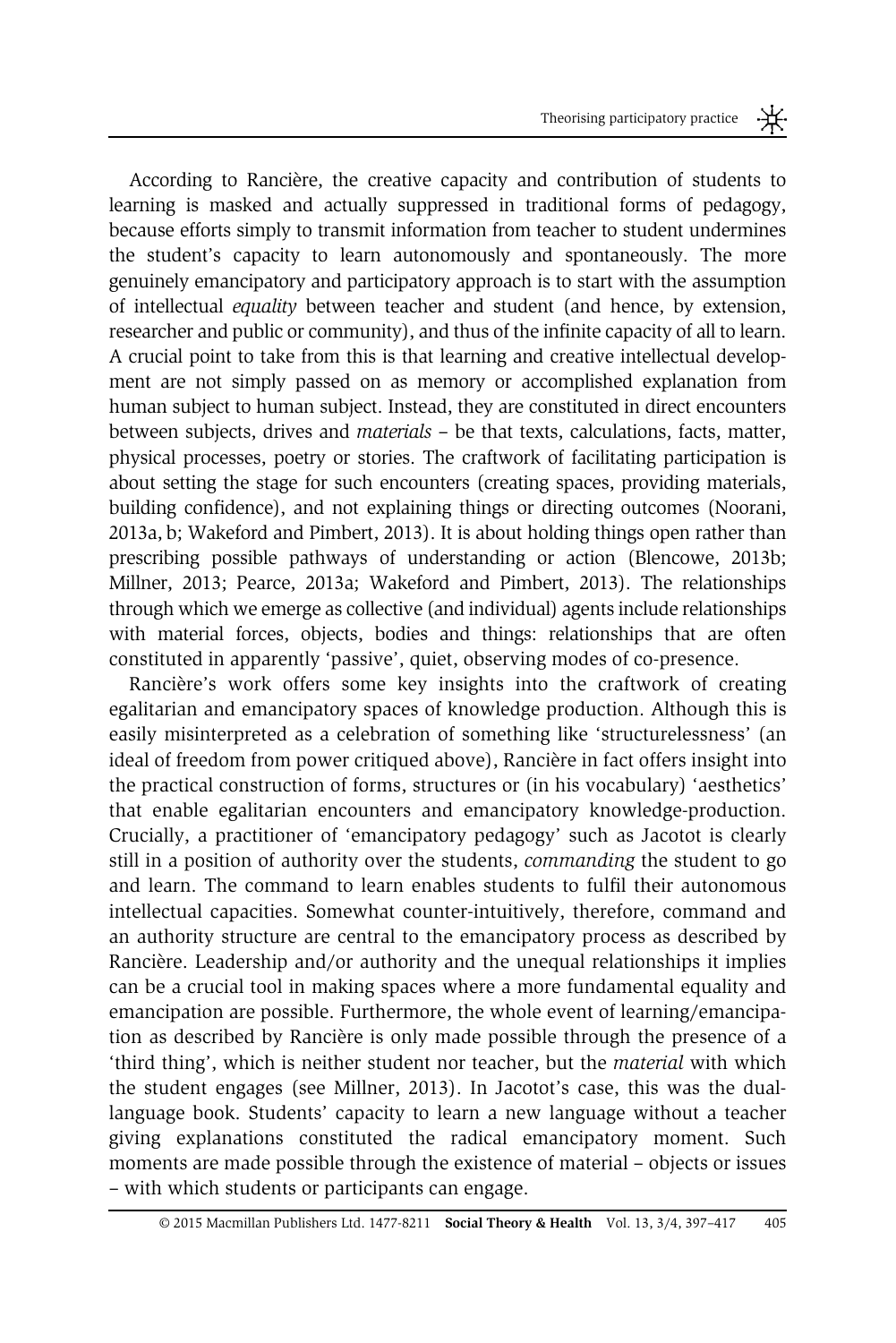Although Rancière's theory of participation is an implicit critique of the Freireian approach to combating alienation, we suggest that it would be a mistake to take this as a rejection of the whole Freirean project of overcoming alienation as democratizing and participatory practice. The point, rather, is to recognize the emancipatory potential of encounters in which subjectivities participate with materials in external realities and relationships. Whereas communitarian politics is about overcoming distance between people (and tends towards a normalizing solidarity found in being the same) an egalitarian materialist politics of participatory democracy is about subjects moving outside of themselves to join forces with others, entering into relationships with the world and becoming renewed through such encounters. This includes encounters with matter and active forces that are not always human and certainly not always the same. Things, objects, books, articles, 'materialised' relations of authority, established distance, technologies – these material components of world are rightfully the tools, not enemies, of subjective development and empowerment [\(Blencowe, 2013a; Brigstocke, 2013b;](#page-18-0) [Noorani, 2013a\)](#page-20-0).

## Understanding the Relationship Between Alienation and Objectivity

Through Rancière's arguments we come to a conception of overcoming alienation that is less humanistic or human centred. Another way of putting this is to say that it places less emphasis on subjectivity, and more emphasis upon the objective, material, world in relation to which subjects become. We will now extend this approach through Simmel's conception of the crisis of culture, to argue (against the grain of humanistic approaches to participation) that it is through objective culture and knowledge that alienation is overcome. We offer Simmel's account of the over-objectification of culture as a way of conceptualizing alienation that is highly relevant to contemporary health research, and as a way of opening up understanding of multifaceted ways in which research – or objective knowledge production – can contribute to overcoming alienation.

Simmel distinguishes between objective and subjective culture. Objective culture is the forms through which we share experiences, and in which we often become trapped and constrained, including objects (such as texts, works of art, buildings and tools) as well as standards, established practices and styles ([Frisby](#page-19-0) [and Featherstone, 1997\)](#page-19-0). Subjective culture, in contrast, is the individual experience of cultural life: the desire, dissatisfaction, striving and enjoyment that creates endless restlessness and reinvention – seeking meaning, breaking forms, working towards new ones. Culture is the process by which human subjectivity (or 'the soul') reaches beyond itself to become something else – entering into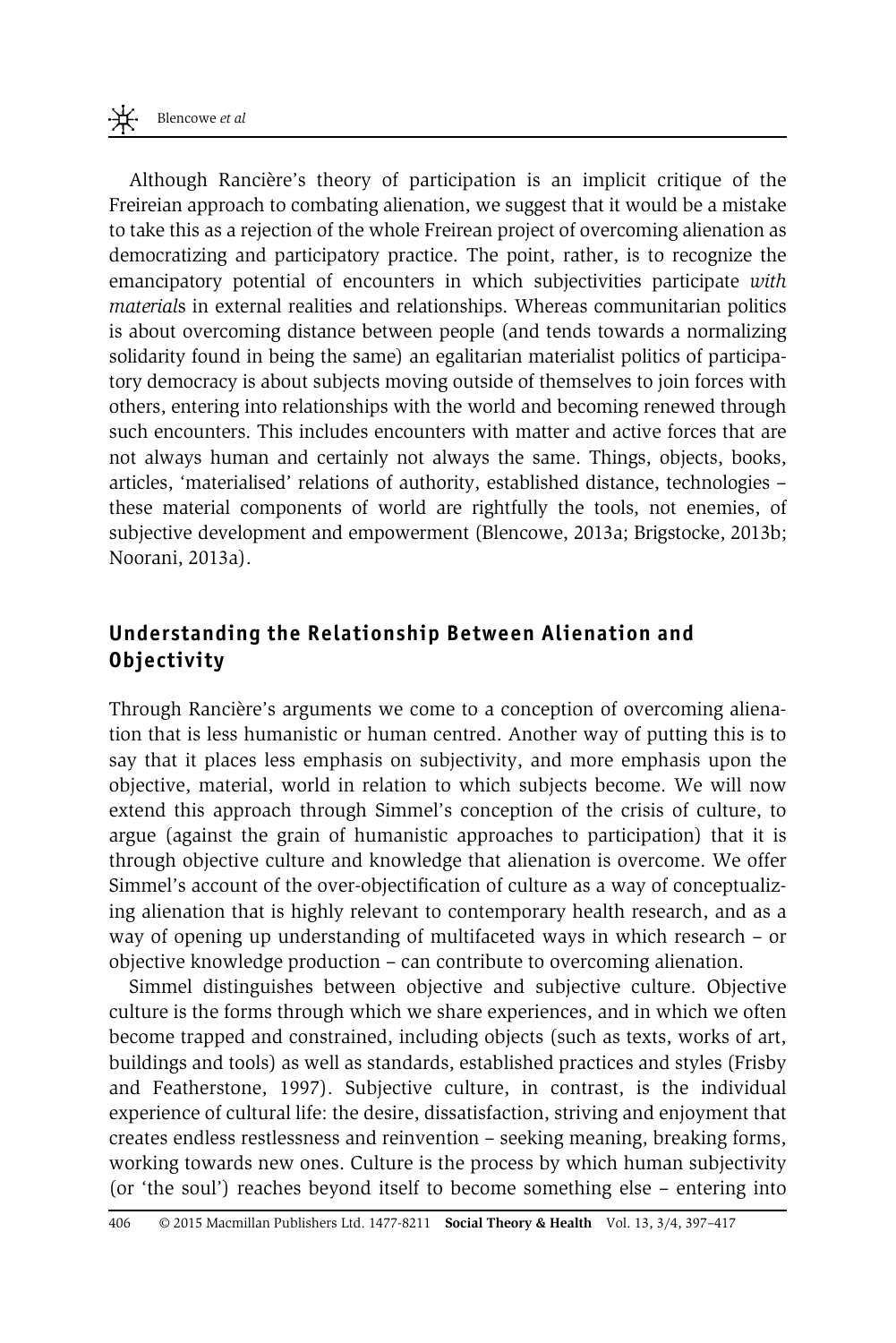objective forms. Collective, cultural, development takes place in the movement back and forth between the objective and the subjective; life becoming more than life (see also [Williams, 1998](#page-21-0)). Objective culture constitutes the grounds of collective life. It is enables the pooling of resources and the collectivization of experiences, empowering people to become more than individual and more than opinion. It is a means of aggregation – media for the connection of capacities. Simmel insists that objective culture is plural, that different domains of objective culture involve different, sometimes contradictory, values and truths (for example, the drive to efficiency in the objective culture of engineering, or the drive to differentiation in the objective culture of modernist art).

This approach casts light on the relationship between objectivity and alienation. As [Read \(2010](#page-20-0), p. 124) has argued (against the grain of humanistic assumptions), alienation is not about the loss of subjectivity for individuals but is rather about 'the loss of objectivity for the subject': '[A]lienation is a separation from the condition of the production of subjectivity; it is not a loss of what is most unique and personal but a loss of connection to what is most generic and shared'. In Simmel's terms we can say that alienation is what happens when the subjective and the objective are separated – when the flux of development is interrupted. This can occur in two ways. When an individual is stuck within their own subjectivity, unable to reach beyond themselves, we have a situation of solipsism. When a project of objective culture has become too complex, vast or rigid to be understood, appropriated and transformed by subjective life, we have the problem of 'over-objectification' – when an objective form can no longer be appropriated into the understandings and creative actions of subjects. This situation describes our general relationship to the highly specialised, vast and heavily invested (that is, rigid) objective cultures of biomedical science. Simmel suggests that such overobjectification is something that happens to all cultural practices and fields at some point. However, the conditions of metropolitan, capitalist society intensifies this, generating a widespread crisis of culture in which so many facets of culture become over-objectified at once that we come to feel estranged from form itself ([Frisby and Featherstone, 1997,](#page-19-0) pp. 55–101, 174–186).

Simmel's account certainly speaks to the current experience. In the context of advanced industrialization mastery of knowledge about some of the most basic and important aspects of our collective existence (such as the provision of energy or food) is restricted to a tiny elite, as processes of production become more and more technical and specialised. Nowhere is this more evident than in economics, where complex financial products, expensive super-fast computation and massive-speculation, render the vast majority of citizens either clueless or powerless to engage in basic economic interaction and planning. This contributes to a general sense that 'we the people' are out of control – subject to the whim of impersonal and incomprehensible forces. Simmel was writing a century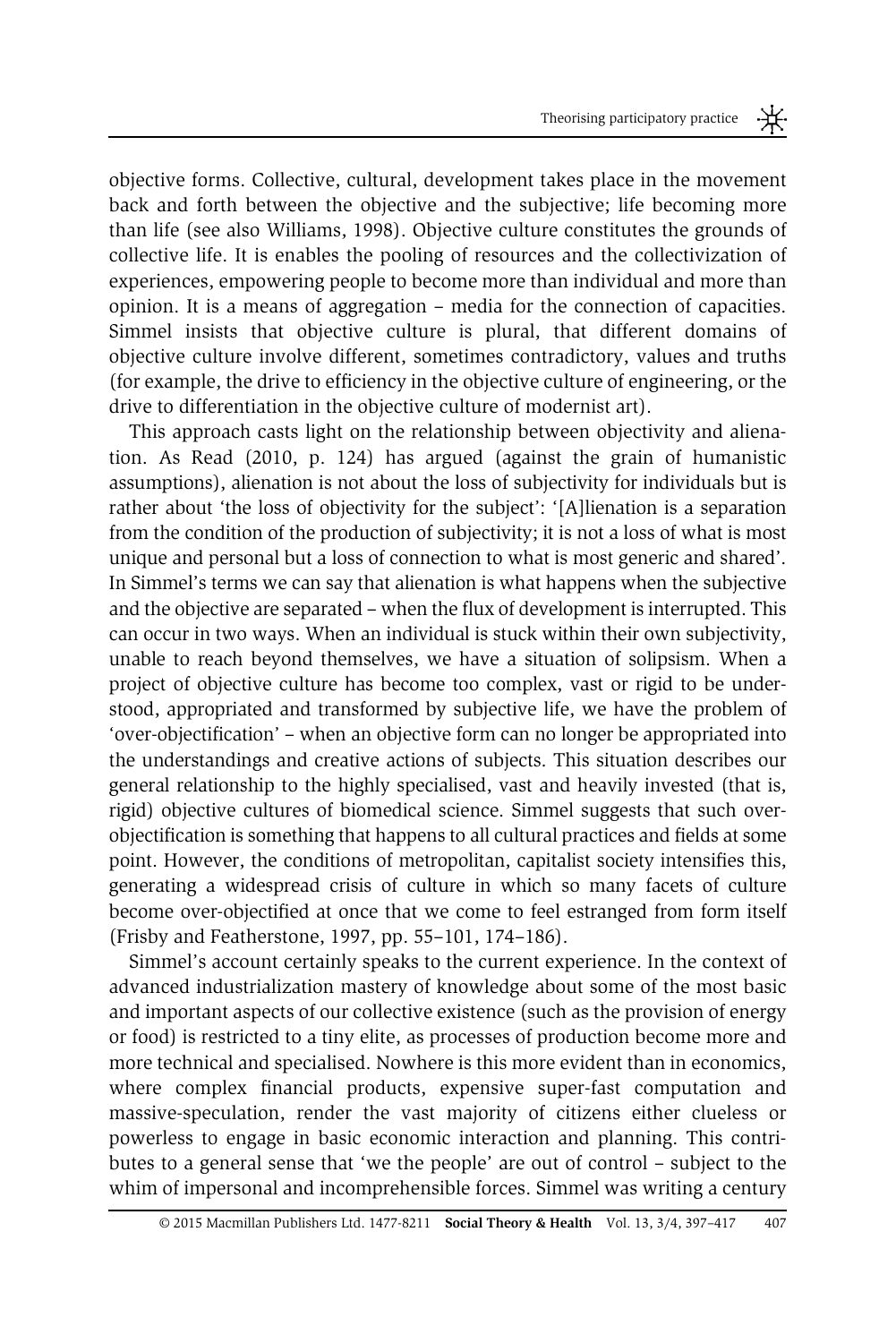ago and these processes have not slowed, so perhaps we are now experiencing a kind of hyper-over-objectification.

A generalized condition of alienation is constituted in metropolitan capitalist life because of the widespread over-objectification of so many facets of culture. But overcoming alienation can only be about appropriating or reclaiming – not rejecting – the objective. To flee the objective and embrace only the subjective realms of individual experience, movement and flow is to remain alienated – stuck in the solipsistic condition. Research practices that enable people to participate in the generation of objectivity offer the potential to counter the alienating conditions of over-objectification. Participatory practices can bring us into touch with and 'humanise' the powerful forces that dictate our lives, our variable health experiences and our understandings of all this. Participation appeals as so many methods for bringing hyper-objectified-forces or forms into the graspable flux of subjective life and discussion. We might say that 'participation' (participatory research, participatory politics) is precisely the moment and movement of flux between objective and subjective.

#### Objects and Objective Knowledge as and in Participatory Practice

A key difficulty with the usual understandings of participatory science practices is that conventional dichotomies about what is and is not 'science' or 'objectivity' remain unchallenged, such that participatory practices and user perspectives are always assumed to be the other of both science and objectivity [\(Blencowe](#page-18-0) et al, [Forthcoming](#page-18-0)). In particular, the biomedical model ([Engel, 1977; Deacon, 2013](#page-19-0)) is often assumed to have a monopoly on scientific objectivity, particularly in public health (with its strong links to medicine), while participatory practices are characterized (even by advocates of participation) as ways of expressing subjective perspectives ([Mattingly, 2005](#page-19-0); [Moynihan and Cassels, 2005](#page-20-0)). The retention of the conventional dichotomy is problematic because it radically underplays the importance of committed ethos, knowledge sharing, collectivization of experience and engaging with material reality – which are facets of  $objective$  – to participatory practices themselves. We focus on these objectivityorientated aspects of successful participatory practice, and we do so in order to emphasize the role of collaboration in that success (see also [Armstrong and](#page-18-0) [Murphy, 2012\)](#page-18-0). Participatory organizations should not be seen as the subjective 'other' to the objectivity of science, but rather as organizations acting as 'engines of alternative objectivity' [\(Blencowe, 2013b](#page-18-0); Blencowe et al[, Forthcoming](#page-18-0)).

If we are to reclaim objectivity and objective knowledge production for a participatory politics of knowledge then it is essential that we recognize and affirm that objective knowledge is always plural and cannot be the exclusive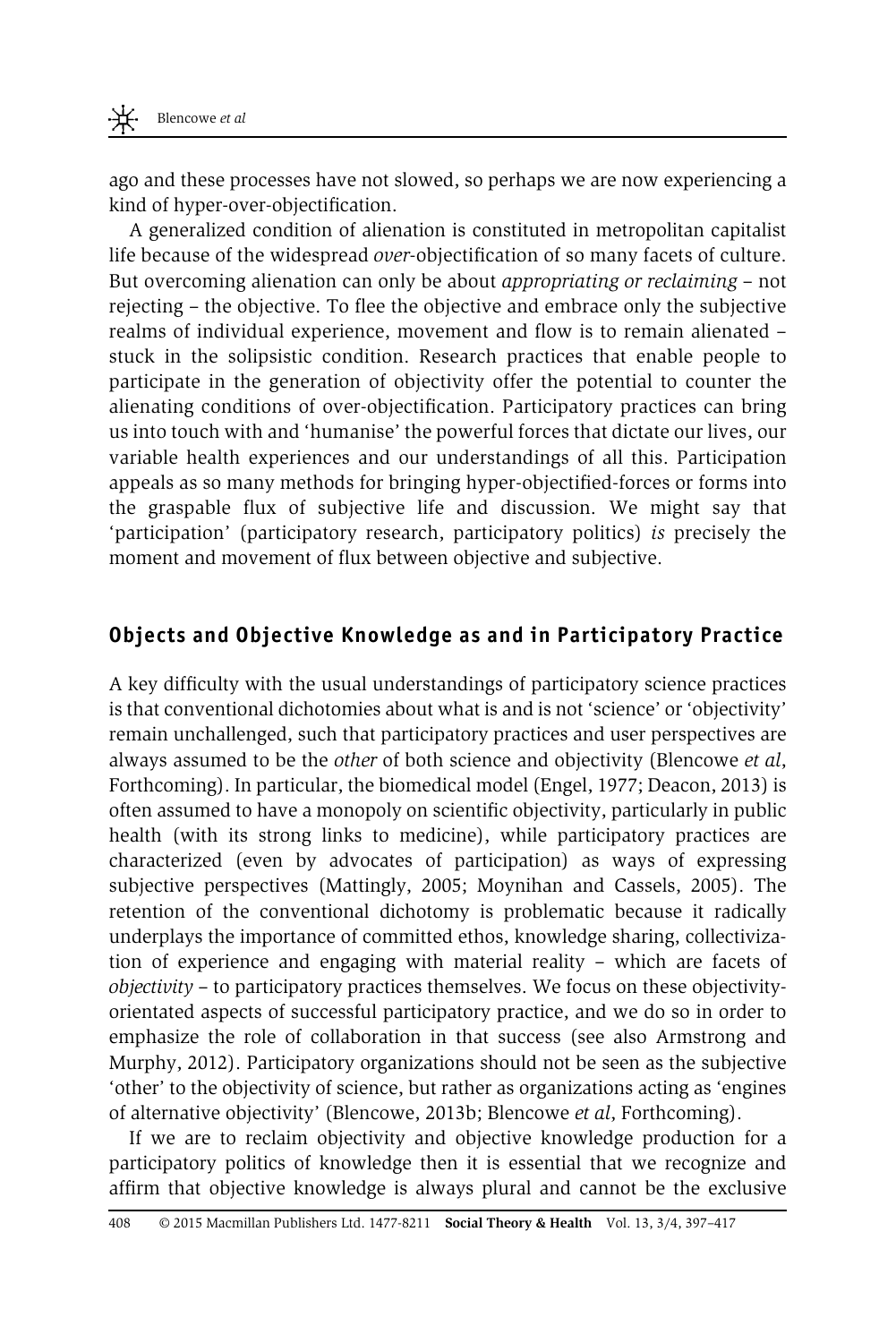property of any single subject or perspective [\(Harding, 1991; Latour, 1999\)](#page-19-0). Objective knowledge is generated through controlled encounters with the world that is beyond us. Any single knowledge or knower cannot capture an objective reality in its totality – the very fact that it is an objective reality means that it is beyond our total grasp. It will always be possible to approach the matter in different ways, generating additional knowledges – sometimes complementing, sometimes overturning, sometimes quite irrelevant to the existing alternatives. Moreover we are increasingly aware that material reality itself is in significant part constituted through practices of paying attention, observation and measurement ([Barad, 2007](#page-18-0)). As feminist philosophy of science has long since demonstrated, discourses that deny the plural nature of objectivity and suggest that there is such a thing as the singular objective or scientific perspective, are ideological (not scientific), ignoring the self-evidently diverse and open nature of scientific enquiry and undermining the quality of such enquiry ([Haraway, 1988;](#page-19-0) [Harding, 1991](#page-19-0)). [Stengers \(2000\)](#page-21-0) argues for a conception of genuine scientific practice as the adoption of an experimental attitude or ethos, in which all manner of practices and types of subject can participate – against an inegalitarian (and unscientific) notion of scientific-objectivity as norm.

When objectivity is conceptulized in this way, and recognized as being always plural and provisional, then it is not about forcing a universality on health experiences, as is often the case with biomedical reductionism. Rather than accept a view of the 'biomedical model' of knowledge as an objective norm, in relation to which 'participatory practices' are 'other', we should instead envisage the field of participation as populated by a range of practices and ideals of assembly in which collective – objective – knowledges, relationships and realities are materialised.

As [Smith \(2013](#page-20-0)) shows, the efficacy of science in the determination of governance is not the same as the force of evidence; rather, its efficacy lies in the force of ideas. Scientific credibility, then, is often a performance of objectivity. The fetishization of big data as a source of scientific objectivity, evident in many areas of research at the moment, including health inequalities research [\(Schrecker, 2013;](#page-20-0) [Stevens, 2015\)](#page-21-0), is immensely un-democratic, because the production of such data is expensive and the control of such data requires lengthy and expensive training, while the choices made in the acquisition and analysis of the data set suggests important contingencies that get obscured from the public. Meanwhile, experimentation and openness are much deeper elements of the scientific attitude and they are accessible to anyone. So celebrating the 'experimental attitude' as an idea of objectivity is a generally democratizing impulse that participatory research practice can make.

Thus, one aspect of a materialist egalitarian participatory research practice aimed against alienation and towards the generation of dignity, involves embracing ways in which ordinary people can participate in the active generation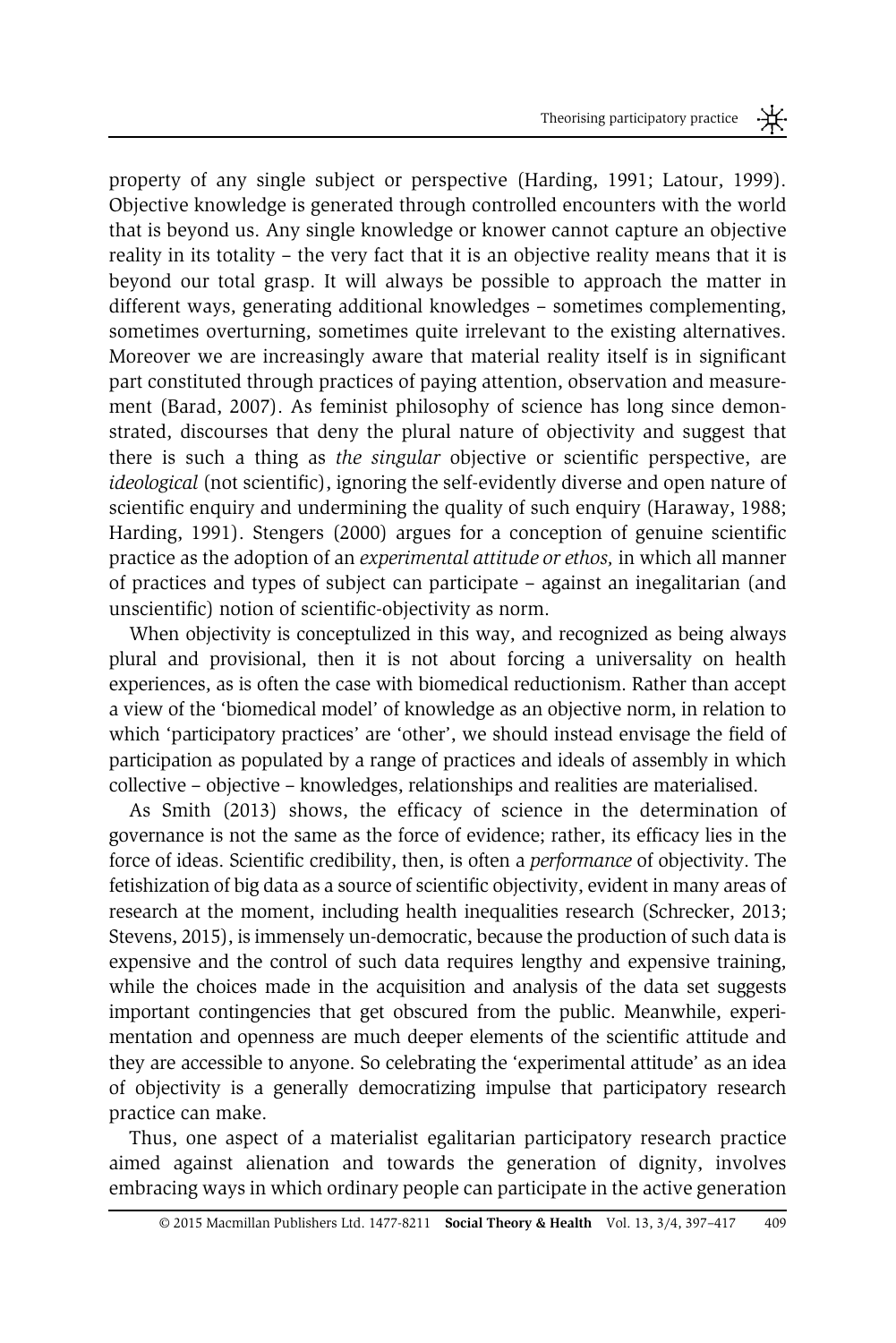and shaping of objective knowledge and culture ([Blencowe, 2013b](#page-18-0); [Blencowe](#page-18-0) et al, [Forthcoming\)](#page-18-0). In a similar intervention, [Honig \(2013\)](#page-19-0) has recently argued for the importance of 'public things' in the formation of political subjects, and thus of 'things' and 'thingification' in democratic life. She takes up the object relations theory of psychologist D.W. Winnicott and particularly his well-known concept of the 'transition object' (the child's first possession – often a blanket or soft toy – which is understood to be crucial in the development of autonomy). Infants depend upon such objects to 'transition' from absolute dependence on the mother-figure to developing more independent capacities to play and survive when the mother-figure is absent. Honig suggests that specifically 'public things' – publically owned, publically used, commonly known things – play a similar role in the development of political subjects, collective consciousness and action. Honig discusses a recent debate in the United States over the privatization of the Public Broadcast Company (PBC). It was clear that people felt a deep affection for this 'public thing'. The level of affection had an air of childishness, symbolized in the love for the symbol of PBC – children's TV character Big Bird. This is because, Honig suggests, the 'public thing' – the public broadcast company – is not only the thing in itself, it is also the 'transition object' that enables the (always emerging) formation of a subject – in this case, the 'people' of democratic political life in the United States. In the UK context 'our NHS' is surely the most poignant and affective of 'public things', a transition object, that enables the British public to exist as and come to life as a collective political subject [\(Blencowe, 2015](#page-18-0)).

For Honig then, 'things' are essential to the development of political subjectivity. The constitution and destruction of public things becomes a key battleground of democracy. She writes:

In neoliberal economies we are pointed to the finitude and zero-summness of things and to their instrumentality. Do they get the job done? Are they worth owning? Do they insulate us from 'undesirable' others? But in democratic theory, especially when conjoined with Winnicott's object relations, attention is called to the generative power of things and their magical properties to enchant, alter, interpellate, join, equalise, or mobilize us. ([Honig, 2013,](#page-19-0) pp. 68–69)

If Honig's analysis is right, then the destruction of 'public things' is, at once, the destruction of conditions for the emergence of collective consciousness and action – common-life. The struggle to defend the NHS is the very struggle for survival of the democratic people of the United Kingdom.

In the intensively privatized worlds of advanced liberal industrialism the creation of public – common – things is an urgent task. A pro-minority, leftist, materialist politics of participation can embrace this task, working to generate common knowledge and culture, and to foster a sense of public ownership over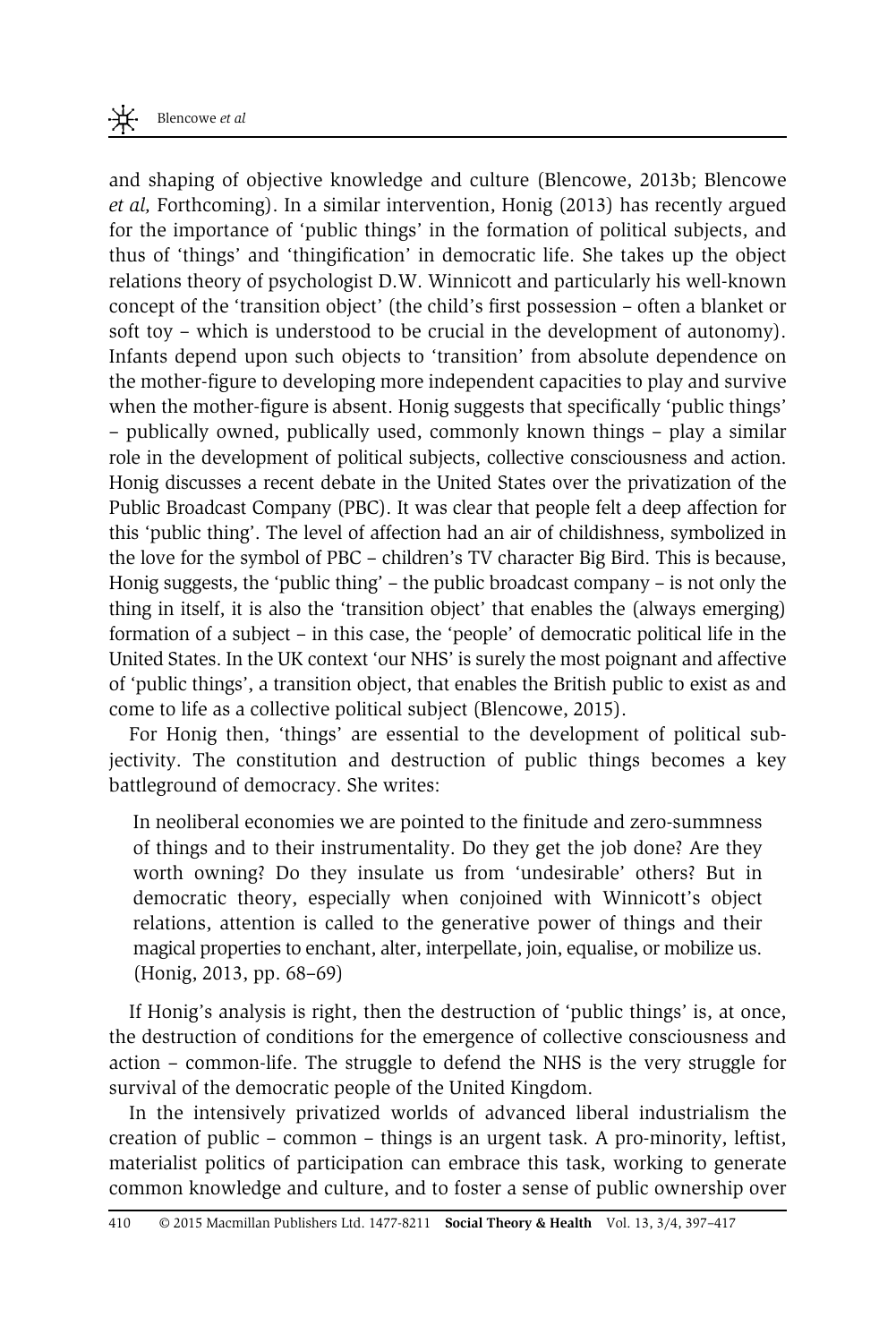objective knowledge and institutions concerning health. In the concluding section we consider what this looks like in practice.

#### Participatory Democracy in Practice

What might this look like in the context of health inequalities research? We are wary of claims to escape power and hegemonies through a retreat into forms of individualism and relativism. Instead, we suggest focusing on those aspects or qualities of practices that lend themselves to combatting alienation through the production of alternative shared worlds that promise objectivity, or orient us to plural collective, material capacitations manifest in distinct knowledges and values.

In line with our analysis and drawing on Simmel's account of the objective, we have found many inspiring examples of participatory practices, particularly in the field of mental health, where increasingly organized recovery and survivor movements, and traditions of peer support and mutual aid, have provided grassroots alternatives to mainstream biomedical discourses and claims-making. A reorientation around such collective and collectivizing forms is undoubtedly highly resonant with, and even suggests turning greater attention to, peer support practices: '… it is most often a collective sense of being in the same boat with accompanying solidarity and empowerment that forms the basis of peer support and is very important in enhancing individual support and benefits' ([Borkman, 1999;](#page-18-0) see also [Basset](#page-18-0) et al, 2010, p. 11).

Elsewhere we have argued that successful participatory organizations produce and strive for objectivity by focusing on the examples of the Hearing Voices Movement and the Bristol-based Stepping Out Theatre Company ([Blencowe](#page-18-0) et al, [Forthcoming](#page-18-0)). Other examples include radical collectives such as the Icarus Project and Mad Pride, which are open to anyone with experiences a biomedical approach would label 'mentally ill', peer-run respites and safe-houses where peers over time shape new norms and rules, and online story-sharing repositories such as Erowid and RxISK that aggregate and hold a great number of narratives of experiences for the purposes of sharing and deepening understandings.

As sites of experimentation, we see it as neither possible nor desirable to lift up any one of these practices (or any other) as offering a model for how participation 'should' be done. Nevertheless we are drawn towards extracting 'rules of thumb' from these examples when inventing new possibilities for collaboration. For one, modes of collectivization and objectification are involved. In Erowid and RxISK, many first-person accounts of the effects of a wide range of psychoactive drugs are submitted and re-presented for Website visitors looking for shared knowledge. These sites remind us of the importance of attending to processes of collecting, recording and systematizing experiences, as part of building knowledge bases over time.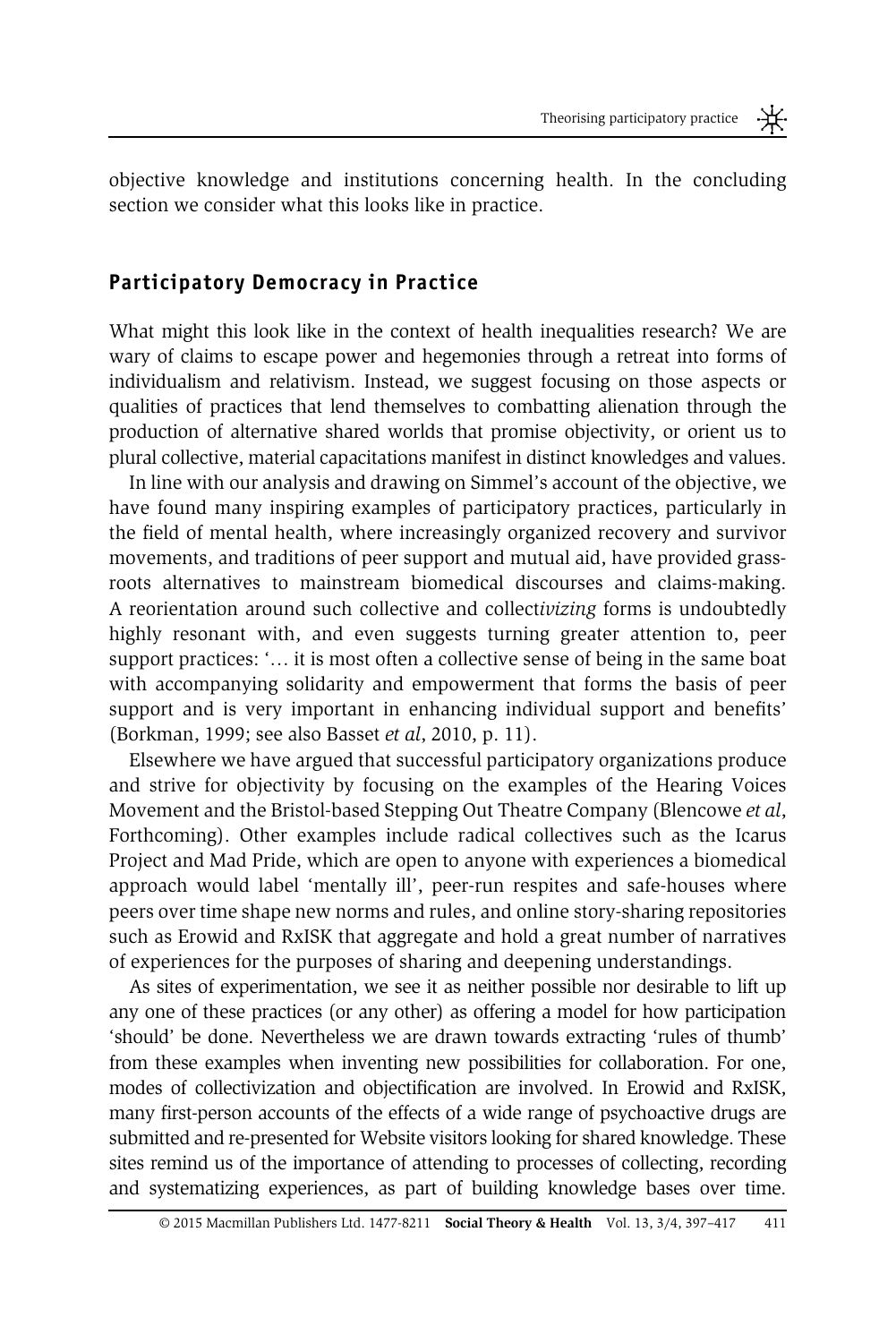Could similar story-sharing repositories exist for an issue as cross-cutting as health inequalities, perhaps for those living in circumstances that are negatively impacting on their health, or for those experiencing interventions intended to reduce health inequalities by improving their health?

Inspired by Stepping Out and the Hearing Voices movement ([Harpin, 2010;](#page-19-0) [Noorani, 2013b;](#page-20-0) Blencowe et al[, Forthcoming\)](#page-18-0) and Honig's understanding of Winnicot, another rule of thumb is to attend to participatory projects that use materials in open ways that enable experimentation and knowledge. This could entail any artistic medium where the potential for a shared work or craft is infinite and where the art practice itself comes to be a crucible for the building of common lives. In some cases, as with Stepping Out or in groups that create music, what is being produced is a shared output that is then submitted to evaluation against objective yardsticks such as theatre or music reviewers. In other cases, individuals experiment in each other's presences, and the space itself can become precious and its protection, a matter of common life. For health inequalities researchers this would mean something quite different from the imaginative means of promoting awareness of the social determinants of health that are beginning to emerge (such as Bambra's, 2015 'football league tables'); it would entail working collaboratively with communities negatively affected by health inequalities to conceive of, and then develop, desirable shared outputs.

A third rule of thumb is to document how it is that collectives are able to produce an equality among participants, who can then engage with material and the capacities of the whole. This cultivation of some sort of equality might be especially important, but perhaps also particularly difficult, when working within problematics defined in terms of 'health inequalities'. It would almost certainly require researchers to challenge a (potentially widely held) perspective/ belief that they are the 'experts' when it comes to health inequalities; this might, for example, be achieved by recognizing experience of poor health as an important form of expertise ([Noorani, 2013b](#page-20-0)).

As a fourth and final rule of thumb, it is always possible that there are nascent collectivizing practices with the capacity to generate forms of objectivity that are far from being recognized as such. Indeed, this may be the usual state of things – wherever two or more people engage, the potential for generating objective forms resides also. It might be wise, then, to refrain from demanding community involvement mechanisms to address a lack of participatory practice in health inequalities in favour of seeking out the subtle potentials and terrain of lives lived in common.

These rules of thumb relate to research practices, and can only go so far without the involvement of government structures. Indeed, a call to reorient participation around the problem of alienation risks being applied only in certain participatory practices at the 'edges', while mainstream power structures remain untouched.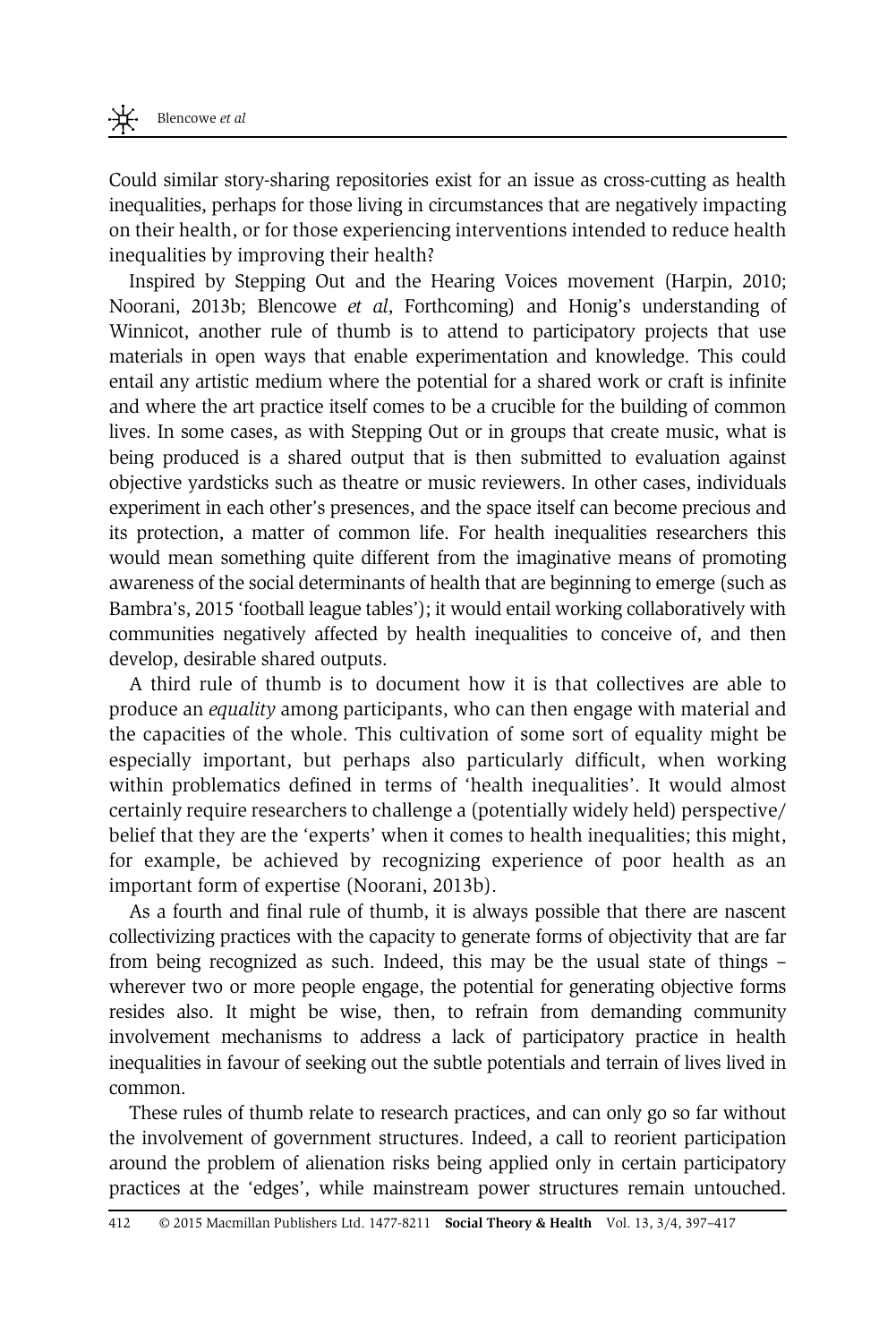The full involvement of the local government in Porto Alegre's participatory budgeting experiments ([Pateman, 2012,](#page-20-0) p. 11) inspires a search for participatory structures centred upon overcoming alienation that are government-backed and meaningfully funded. We note the take-up of upstreaming and co-designing with user expertise in participatory research funded by UK research councils. However, the incorporation of subjective 'voices' into predetermined objective forms and processes is fundamentally limiting. As such, we are not calling for 'more of the same', or 'going further'. To be clear, such calls are important but they are not our concern here. Instead, we highlight the need for a wholly different (and historically neglected) orientation, which shifts the participatory gaze from the subject and subjectivity to the object and objectivity. We suggest it is important to ask, how can we move away from the arts of inclusion to the arts of making new collective (egalitarian) spaces and to creating more 'public things'?

# Acknowledgements

Many thanks are due to Katherine Smith for considerable assistance in the conception and improvement of this article, and also to two anonymous reviewers and all of the other participants in our collaborative theory interviews and retreat on performance and participatory practice: Patrick Bresnihan Leila Dawney, Elliot Hall, Anna Harpin, Steve Hennessy, Sam Kirwan, Naomi Millner, Helen Nicholson, Jenny Pearce, Tom Wakeford, Erin Walcon and the Mad Hatters of Bath. The project was generously funded by the AHRC Connected Communities programme.

# About the Authors

Claire Blencowe is an Associate Professor of Sociology at the University of Warwick.

Julian Brigstocke is an Early Career Research Lecturer in Human Geography at Cardiff University.

Tehseen Noorani is a Postdoctoral Research Fellow on the Drug Dependence Epidemiology training program housed in the Department of Mental Health at Johns Hopkins University. All authors are co-founders of the Authority Research Network, an international research collective focused on problematics of positive power, authority and critique. See [www.authorityresearch.](www.authorityresearch.net.) [net.](www.authorityresearch.net.)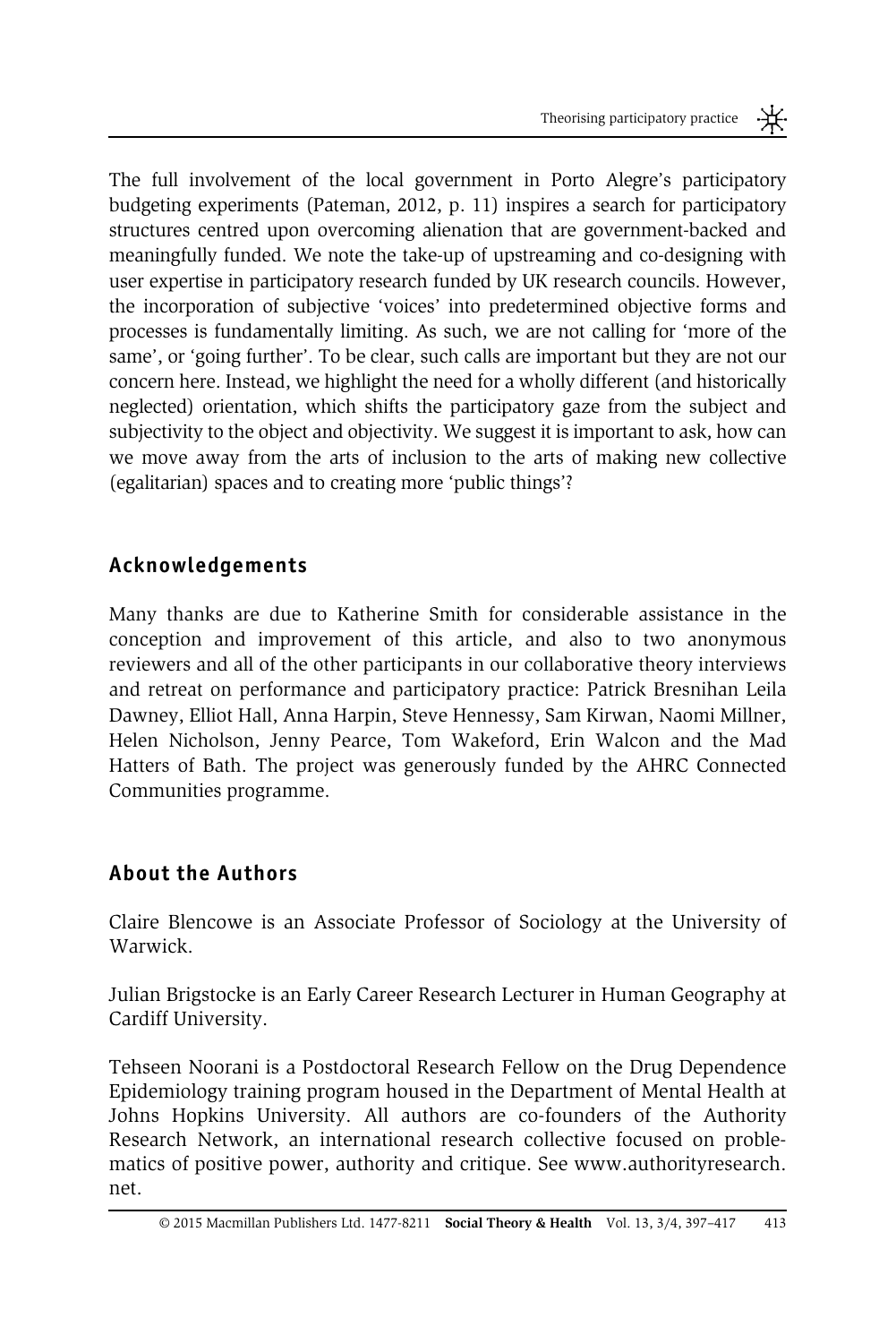#### <span id="page-18-0"></span>References

- Arendt, H. (1998) The Human Condition: Second Edition with New Introduction by Margret Cannovan. Chicago, IL: University of Chicago Press.
- Armstrong, N. and Murphy, E. (2012) Conceptualizing resistance. Health: An Interdisciplinary Journal for the Social Study of Health, Illness and Medicine 16(3): 314–326.
- Arnstein, S.R. (1969) A ladder of citizen participation. Journal of the American Institute of Planners 35(4): 216–224.
- Bambra, C. (2015) New Health League Table Shows North-South Divide. Published online by Durham University at: [https://www.dur.ac.uk/chir/healthleague/,](https://www.dur.ac.uk/chir/healthleague/) accessed 11 June 2015.
- Bambra, C.L., Hillier, F.C., Moore, H.J. and Summerbell, C.D. (2012) Tackling inequalities in obesity: A protocol for a systematic review of the effectiveness of public health interventions at reducing socioeconomic inequalities in obesity amongst children. Systematic Reviews 1(16), doi[:10.1186/](http://dx.doi.org/10.1186/2046-4053-1-16) [2046-4053-1-16](http://dx.doi.org/10.1186/2046-4053-1-16).
- Barad, K. (2007) Meeting the Universe Halfway: Quantum Physics and the Entanglement of Matter and Meaning. Durham, NC: Duke University Press.
- Basset, T., Faulkner, A., Repper, J. and Stamou, E. (2010) Lived experience leading the way: Peer support in mental health,<http://www.together-uk.org/peer-support/>, accessed 18 July 2015.
- Berlin, I. (1961) Two Concepts of Liberty. Oxford: Clarendon Press.
- Blencowe, C. (2013a) Biopolitical authority, objectivity and the groundwork of modern citizenship. Journal of Political Power 6(1): 9–28.
- Blencowe, C. (2013b) Participatory knowledge matters for democracy. In: T. Noorani, C. Blencowe and J. Brigstocke (eds.) Problems of Participation: Reflections on Authority, Democracy, and the Struggle for Common Life. Lewes, UK: ARN Press, pp. 37–50.
- Blencowe, C. (2015) The matter of spirituality and the commons. In: S. Kirwan, L. Dawney and J. Brigstocke (eds.) Space, Power and the Commons. London: Routledge.
- Blencowe, C., Brigstocke, J. and Dawney, L. (2013) Authority and experience. Journal of Political Power 6(1): 1–7.
- Blencowe, C., Brigstocke, J. and Noorani, T. (Forthcoming) Engines of alternative objectivity: Re-articulating the nature and value of participatory mental health organisations with the hearing voices movement and stepping out theatre company. Health: An Interdisciplinary Journal for the Social Study of Health, Illness and Medicine. doi[:10.1177/1363459315590246.](http://dx.doi.org/10.1177/1363459315590246)

Boal, A. (2000) Theater of the Oppressed. London: Pluto.

- Borkman, T. (1999) Understanding Self-Help/Mutual Aid: Experiential Learning in the Commons. London: Rutgers University Press.
- Brigstocke, J. (2013a) Democracy and the reinvention of authority. In: T. Noorani, C. Blencowe and J. Brigstocke (eds.) Problems of Participation: Reflections on Authority, Democracy, and the Struggle for Common Life. Lewes, UK: ARN Press, pp. 7–12.
- Brigstocke, J. (2013b) Futures of an unlived past. In: T. Noorani, C. Blencowe and J. Brigstocke (eds.) Problems of Participation: Reflections on Authority, Democracy, and the Struggle for Common Life. Lewes, UK: ARN Press, pp. 101–110.
- Brigstocke, J. (2014) The Life of the City: Space, Humour, and the Experience of Truth in Fin-de-siècle Montmartre. Farnham, UK: Ashgate.
- Cheshire, J. (2012) Lives on the line: Mapping life expectancy along the London network. Environment and Planning A 44(7): 1525–1528.
- Chevalier, J.M. and Buckles, D. (2013) Participatory Action Research: Theory and Methods for Engaged Inquiry. London: Routledge.
- Cooke, B. and Kothari, U. (eds.) (2001) Participation: The New Tyranny? London: Zed Books.
- Cornwall, A. (2008) Unpacking 'participation': models, meanings and practices. Community Development Journal 43(3): 269–283.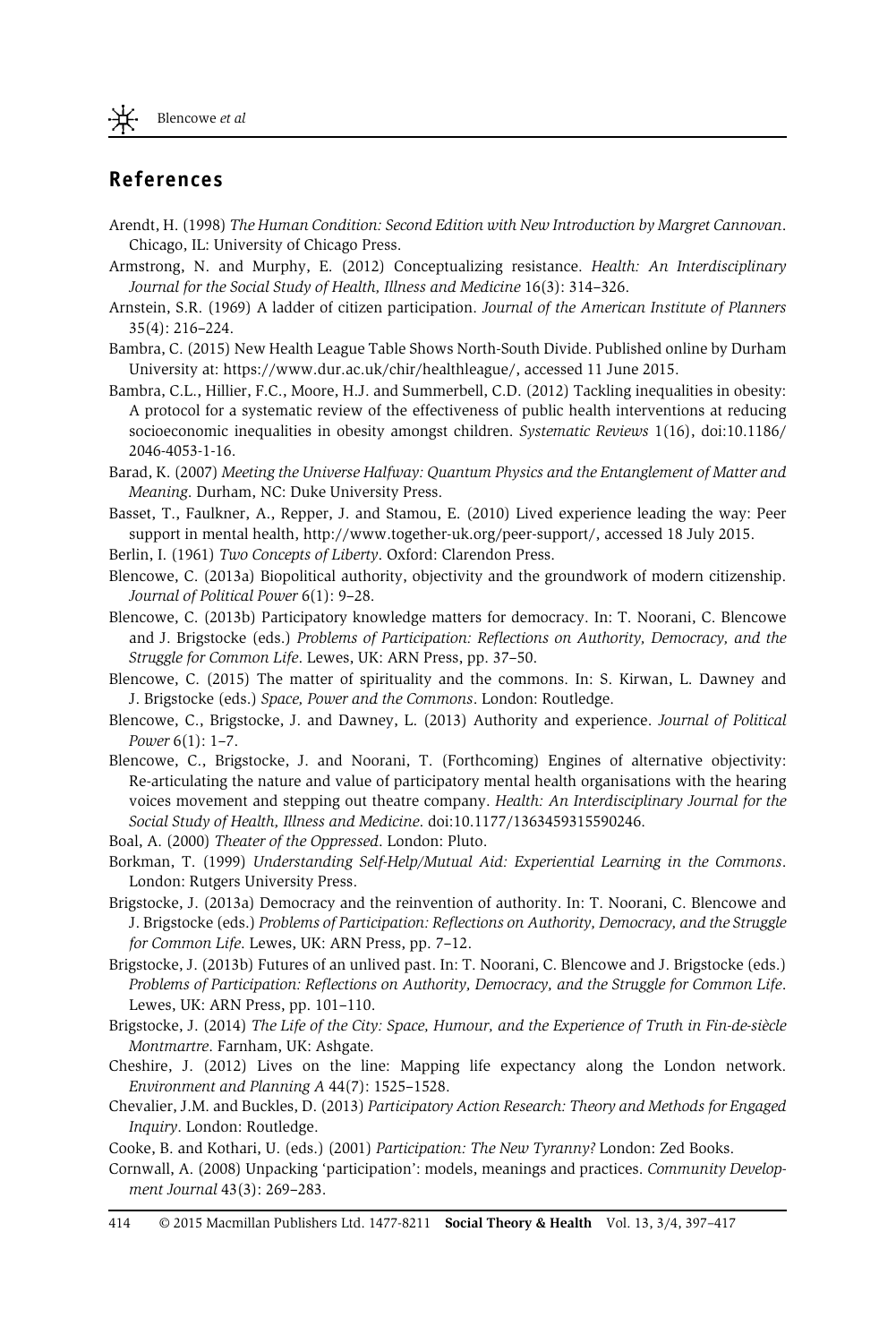- <span id="page-19-0"></span>Dagnino, E. (2011) Citizenship: A perverse confluence. In: A. Cornwall (ed.) The Participation Reader. London: Zed Books.
- Dale, J. and Hyslop-Margison, E.J. (2010) Paulo Freire: Teaching for Freedom and Transformation: The Philosophical Influences on the Work of Paulo Freire. London: Springer Science & Business Media.
- Davidson, R., Kitzinger, J. and Hunt, K. (2006) The wealthy get healthy, the poor get poorly? Lay perceptions of health inequalities. Social Science & Medicine 62(9): 2171–2182.
- Deacon, B.J. (2013) The biomedical model of mental disorder: A critical analysis of its validity, utility, and effects on psychotherapy research. Clinical Psychology Review 33(7): 846–861.
- Engel, G.L. (1977) The need for a new medical model: A challenge for biomedicine. Science 196(4286): 129–136.
- Evans, D. (1978) Alienation, mental illness and the partitioning of space. Antipode 10(1): 13–23.
- Fals Borda, O. and Rahman, M.A. (1991) Action and Knowledge: Breaking the Monopoly with Participatory Action-Research. London: Apex Press.
- Freeman, J. (1971) The tyranny of structurelessness, [http://www.jofreeman.com/joreen/tyranny](http://www.jofreeman.com/joreen/tyranny.htm) [.htm](http://www.jofreeman.com/joreen/tyranny.htm), accessed 18 July 2015.
- Freire, P. (1971) Pedagogy of the Oppressed. New York: Herder.
- Frisby, D. and Featherstone, M. (eds.) (1997) Simmel on Culture: Selected Writings. London: Sage Publications.
- George, S. (1976) How the Other Half Dies: The Real Reasons for World Hunger. Harmondsworth, UK: Penguin.
- Greenhalgh, T. (2014) Research impact: Defining it, measuring it, maximising it, questioning it. BMC Health Services Research 14(Suppl 2): O30.
- Haraway, D. (1988) Situated knowledges: The science question in feminism and the privilege of partial perspective. Feminist Studies 14(3): 575–599.
- Harding, S. (1991) Whose Science? Whose Knowledge? Thinking from Women's Lives. Ithaca: Cornell University Press.
- Harpin, A. (2010) Marginal experiments: Peter brook and stepping out theatre company. RiDE: The Journal of Applied Theatre and Performance 15(1): 39–58.
- Holloway, J. (1996) The concept of power and the Zapatistas. Common Sense 19: 20–27.
- Honig, B. (2013) The politics of public things: Neoliberalism and the routine of privatization. No Foundations: An Interdisciplinary Journal of Law and Justice 10: 59–76.
- Lakeman, R., McGowan, P. and Walsh, J. (2007) Service users, authority, power and protest: A call for renewed activism. Mental Health Practice 11(4): 12–16.
- Latour, B. (1999) Pandora's Hope: Essays on the Reality of Science Studies. Cambridge, MA: Harvard University Press.
- Mackenbach, J.P. (2011) Can we reduce health inequalities? An analysis of the English strategy (1997–2010). Journal of Epidemiology and Community Health 65(7): 568–575.
- Marent, B., Forster, R. and Nowak, P. (2012) Theorizing participation in health promotion: A literature review. Social Theory & Health 10(2): 188–207.
- Marmot, M. (2014) Commentary: Mental health and public health. International Journal of Epidemiology 43(2): 293–296.
- Marres, N. and Lezaun, J. (2011) Materials and devices of the public: An introduction. Economy and Society 40(4): 489–509.
- Marx, K. (1977) Economic and Philosophic Manuscripts of 1844. London: Lawrence and Wishart.

Marx, K. and Engels, F. (2002) The Communist Manifesto. London: Penguin.

- Mattingly, C. (2005) Toward a vulnerable ethics of research practice. Health: An Interdisciplinary Journal for the Social Study of Health, Illness and Medicine 9(4): 453–471.
- McCartney, G. (2011) Illustrating health inequalities in Glasgow. Journal of Epidemiology and Community Health 65(1): 94.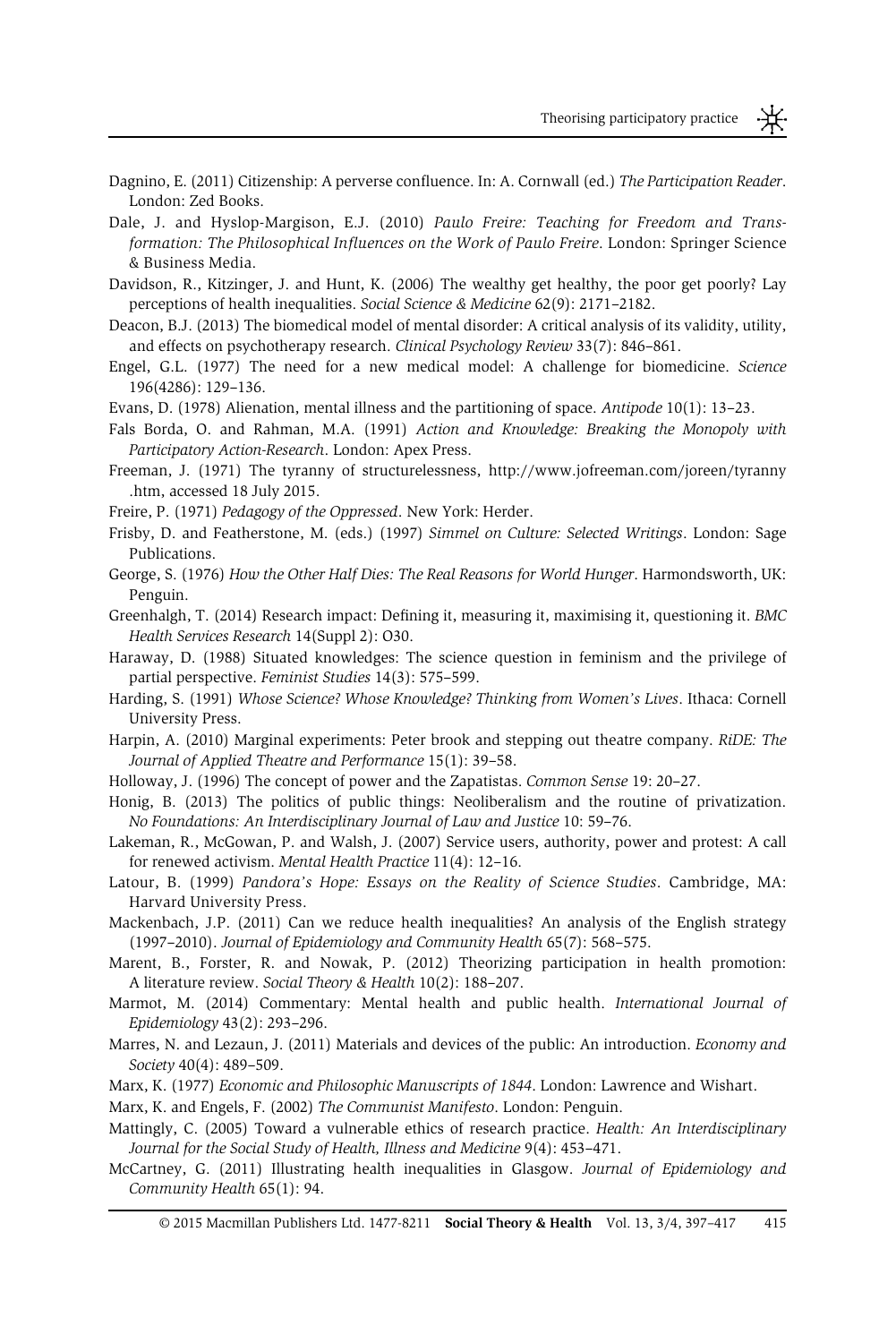<span id="page-20-0"></span>McIntyre, A. (2008) Participatory Action Research. London: Sage.

- Millner, N. (2013) Involving others: From toolkit to ethos for a different kind of democracy. In: T. Noorani, C. Blencowe and J. Brigstocke (eds.) Problems of Participation: Reflections on Authority, Democracy, and the Struggle for Common Life. Lewes, UK: ARN Press, pp. 21–36.
- Millner, N. (2015) Activist pedagogies through Rancière's aesthetic lens. In: H. Hawkins and E. Straughan (eds.) Geographical Aesthetics: Imagining Space, Staging Encounters. Farnham, UK: Ashgate, pp. 71–90.
- Millner, N. (forthcoming) Food sovereignty, permaculture and the post-colonial politics of knowledge in El Salvador. In: M. Wilson (ed.) Alternative Food Networks in the Postcolonial World. London: Under contract with Routledge.
- Moynihan, R. and Cassels, A. (2005) Selling Sickness. Sydney: Allen & Unwin.
- Noorani, T. (2013a) Participating with objects. In: T. Noorani, C. Blencowe and J. Brigstocke (eds.) Problems of Participation: Reflections on Authority, Democracy, and the Struggle for Common Life. Lewes, UK: ARN Press, pp. 91–100.
- Noorani, T. (2013b) Service user involvement, authority and the 'expert-by-experience'in mental health. Journal of Political Power 6(1): 49–68.
- Noorani, T., Blencowe, C. and Brigstocke, J. (eds.) (2013) Problems of Participation: Reflections on Authority, Democracy, and the Struggle for Common Life. Lewes, UK: ARN Press.
- Pateman, C. (2012) Participatory democracy revisited. Perspectives on Politics 10(1): 7–19.
- Pearce, J. (2013a) The end of authority. In: T. Noorani, C. Blencowe and J. Brigstocke (eds.) Problems of Participation: Reflections on Authority, Democracy, and the Struggle for Common Life. Lewes, UK: ARN Press, pp. 13–20.
- Pearce, J. (2013b) Power and the twenty-first century activist: From the neighbourhood to the square. Development and Change 44(3): 639–663.
- Pearce, J. (2013c) What makes participation democratic? In: T. Noorani, C. Blencowe and J. Brigstocke (eds.) Problems of Participation: Reflections on Authority, Democracy, and the Struggle for Common Life. Lewes, UK: ARN Press, pp. 59–86.
- Popay, J., Bennett, S., Thomas, C., Williams, G., Gatrell, A. and Bostock, L. (2003) Beyond 'beer, fags, egg and chips'? Exploring lay understandings of social inequalities in health. Sociology of Health & Illness 25(1): 1–23.
- Pretty, J. (1995) Participatory learning for sustainable agriculture. World Development 23(8): 1247–1263.
- Ramella, M. and De La Cruz, R.B. (2000) Taking part in adolescent sexual health promotion in Peru: Community participation from a social psychological perspective. Journal of Community & Applied Social Psychology 10(4): 271–284.
- Rancière, J. (1991) The Ignorant Schoolmaster. Stanford, CA: Stanford University Press.
- Rancière, J. (2011) The Emancipated Spectator. London: Verso Books.
- Read, J. (2010) The production of subjectivity: From transindividuality to the commons. New Formations 70: 113–131.
- Rogers, A., Bear, C., Hunt, M., Mills, S. and Sandover, R. (2014) Intervention: The impact agenda and human geography in UK higher education. ACME: An International E-Journal for Critical Geographies 13(1): 1–9.
- Schrecker, T. (2013) Can health equity survive epidemiology? Standards of proof and social determinants of health. Preventive Medicine 57(6): 741–744.
- Smith, K.E. (2013) Beyond Evidence Based Policy in Public Health: The Interplay of Ideas. Basingstoke: Palgrave Macmillan.
- Simmel, G. (1978) The Philosophy of Money. In: T. Bottomore and D. Frisby (Trans.). London: Routledge & Kegan Paul.
- Snow, R. (2002) Stronger than Ever: A Report on the First National Conference of Survivor Workers. Stockport, UK: Asylum.